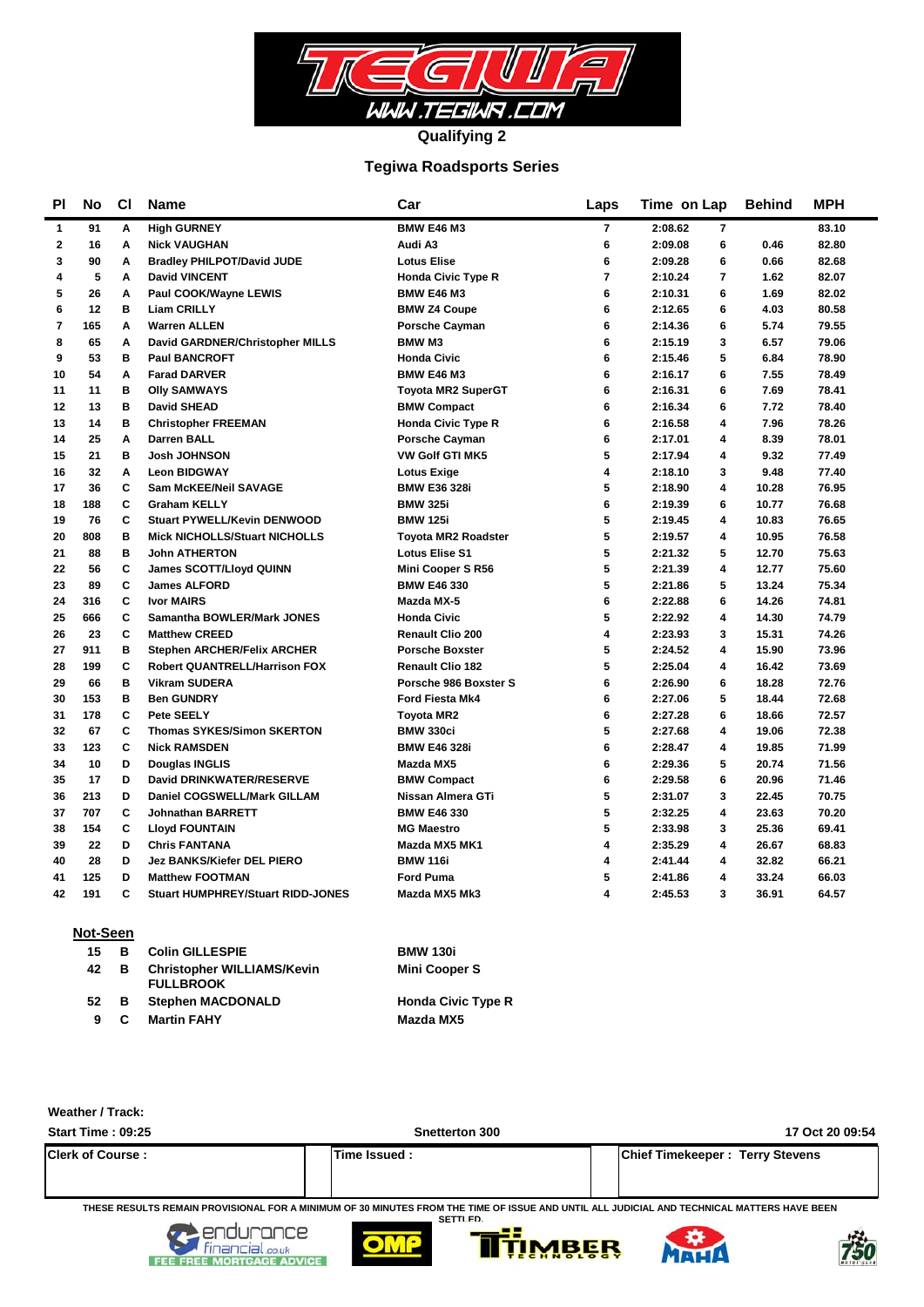# **Tegiwa Roadsports Series**

## **LAP TIMES - Qualifying 2**

| $5\phantom{.0}$ |                        | <b>David VINCENT</b>                              |  |                                                      |                                                               |                       |   |                |                 |
|-----------------|------------------------|---------------------------------------------------|--|------------------------------------------------------|---------------------------------------------------------------|-----------------------|---|----------------|-----------------|
|                 |                        |                                                   |  |                                                      |                                                               | Lap 1 2 3 4 5 6 7 8   |   | 9              | 10              |
|                 | $1 \quad \Box$         |                                                   |  |                                                      | 2:48.47  2:23.24  2:16.83  2:14.84  2:13.44  2:12.23  2:10.24 |                       |   |                |                 |
| 10              |                        | <b>Douglas INGLIS</b>                             |  |                                                      |                                                               |                       |   |                |                 |
|                 | Lap                    |                                                   |  |                                                      |                                                               | 1 2 3 4 5 6 7         | 8 | 9              | 10 <sub>1</sub> |
|                 |                        | 1 2:51.47 2:38.30 2:34.23 2:30.56 2:29.36 2:30.26 |  |                                                      |                                                               |                       |   |                |                 |
| 11              |                        | <b>Olly SAMWAYS</b>                               |  |                                                      |                                                               |                       |   |                |                 |
|                 |                        | Lap 1 2 3 4 5 6                                   |  |                                                      |                                                               | $7 \pm 1$             | 8 | 9              | 10              |
|                 |                        | 1 2:40.95 2:26.32 2:21.72 2:20.31 2:19.69 2:16.31 |  |                                                      |                                                               |                       |   |                |                 |
| 12              |                        | <b>Liam CRILLY</b>                                |  |                                                      |                                                               |                       |   |                |                 |
|                 | Lap                    |                                                   |  |                                                      |                                                               | 1 2 3 4 5 6 7 8       |   | 9              | 10              |
|                 |                        | 1 2:48.45 2:30.78 2:22.88 2:16.08 2:14.63 2:12.65 |  |                                                      |                                                               |                       |   |                |                 |
| 13              |                        | <b>David SHEAD</b>                                |  |                                                      |                                                               |                       |   |                |                 |
|                 |                        |                                                   |  |                                                      |                                                               | Lap 1 2 3 4 5 6 7     | 8 | $\overline{9}$ | 10              |
|                 | $1 \quad \blacksquare$ |                                                   |  | 2:35.33  2:24.46  2:18.54  2:18.00  2:19.17  2:16.34 |                                                               |                       |   |                |                 |
| 14              |                        | <b>Christopher FREEMAN</b>                        |  |                                                      |                                                               |                       |   |                |                 |
|                 |                        |                                                   |  |                                                      |                                                               | Lap 1 2 3 4 5 6 7 8   |   | 9              | 10 <sub>1</sub> |
|                 |                        | 1 2:41.62 2:25.37 2:18.14 2:16.58 3:41.70 2:21.33 |  |                                                      |                                                               |                       |   |                |                 |
| 16              |                        | <b>Nick VAUGHAN</b>                               |  |                                                      |                                                               |                       |   |                |                 |
|                 |                        | Lap 1 2 3 4 5 6                                   |  |                                                      |                                                               | $7 \pm 1$             | 8 | 9              | 10              |
|                 | $1 \quad \Box$         |                                                   |  | 2:39.78 2:21.39 2:20.70 4:00.44 2:18.11 2:09.08      |                                                               |                       |   |                |                 |
| 17              |                        | <b>David DRINKWATER</b>                           |  |                                                      |                                                               |                       |   |                |                 |
|                 |                        | Lap 1 2 3 4 5 6                                   |  |                                                      |                                                               | $\mathbf{7}$          | 8 | 9              | 10              |
|                 |                        | 1 2:51.56 2:39.67 2:35.21 2:32.93 2:31.18 2:29.58 |  |                                                      |                                                               |                       |   |                |                 |
| 21              |                        | <b>Josh JOHNSON</b>                               |  |                                                      |                                                               |                       |   |                |                 |
|                 |                        |                                                   |  |                                                      |                                                               | Lap 1 2 3 4 5 6 7 8   |   | 9              | 10              |
|                 |                        | 1 2:47.46 2:23.60 2:19.49 2:17.94 4:37.56         |  |                                                      |                                                               |                       |   |                |                 |
| 22              |                        | <b>Chris FANTANA</b>                              |  |                                                      |                                                               |                       |   |                |                 |
|                 |                        |                                                   |  |                                                      |                                                               | Lap 1 2 3 4 5 6 7 8 9 |   |                | 10              |
|                 |                        | 1 3:00.09 2:43.38 2:39.65 2:35.29                 |  |                                                      |                                                               |                       |   |                |                 |
| 23              |                        | <b>Matthew CREED</b>                              |  |                                                      |                                                               |                       |   |                |                 |
|                 |                        |                                                   |  |                                                      |                                                               | Lap 1 2 3 4 5 6 7 8 9 |   |                | 10              |
|                 |                        | 1 2:48.01 2:29.69 2:23.93 5:08.64                 |  |                                                      |                                                               |                       |   |                |                 |
| 25              |                        | <b>Darren BALL</b>                                |  |                                                      |                                                               |                       |   |                |                 |
|                 |                        |                                                   |  |                                                      |                                                               | Lap 1 2 3 4 5 6 7 8   |   | 9              | 10              |
|                 |                        | 1 2:42.06 2:27.03 2:17.16 2:17.01 3:49.75 2:20.57 |  |                                                      |                                                               |                       |   |                |                 |
| 26              |                        | Paul COOK                                         |  |                                                      |                                                               |                       |   |                |                 |
|                 |                        |                                                   |  |                                                      |                                                               | Lap 1 2 3 4 5 6 7 8 9 |   |                | $\overline{10}$ |
|                 |                        | 1 2:38.93 2:24.64 2:18.24 2:37.69 2:16.37 2:10.31 |  |                                                      |                                                               |                       |   |                |                 |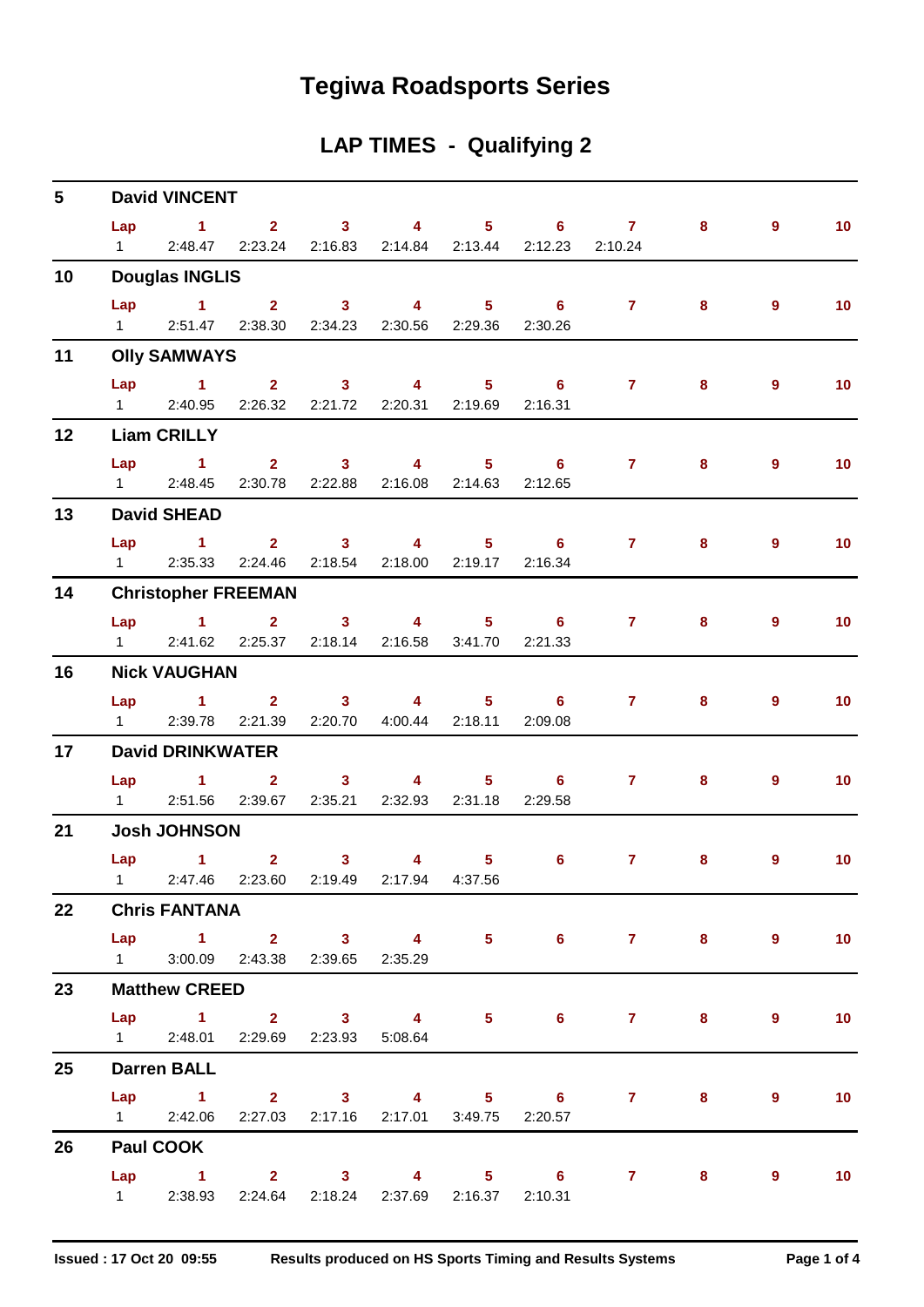| 28 |     | <b>Jez BANKS</b>                                          |  |  |                                                           |         |                |                   |
|----|-----|-----------------------------------------------------------|--|--|-----------------------------------------------------------|---------|----------------|-------------------|
|    |     |                                                           |  |  | Lap 1 2 3 4 5 6 7 8                                       |         | $\overline{9}$ | $-10$             |
|    |     | 1 3:17.29 2:52.16 4:25.38 2:41.44                         |  |  |                                                           |         |                |                   |
| 32 |     | <b>Leon BIDGWAY</b>                                       |  |  |                                                           |         |                |                   |
|    |     |                                                           |  |  | Lap 1 2 3 4 5 6 7 8                                       |         | $\overline{9}$ | 10                |
|    |     | 1 2:39.17 2:21.85 2:18.10 6:01.67                         |  |  |                                                           |         |                |                   |
| 36 |     | <b>Sam McKEE</b>                                          |  |  |                                                           |         |                |                   |
|    | Lap |                                                           |  |  | $1 \qquad 2 \qquad 3 \qquad 4 \qquad 5 \qquad 6 \qquad 7$ | 8       | $\overline{9}$ | 10                |
|    |     | 1 2:39.79 2:24.34 2:22.21 2:18.90 4:37.36                 |  |  |                                                           |         |                |                   |
| 53 |     | <b>Paul BANCROFT</b>                                      |  |  |                                                           |         |                |                   |
|    |     |                                                           |  |  | Lap 1 2 3 4 5 6 7 8                                       |         | $\overline{9}$ | 10                |
|    |     | 1 2:48.39 2:30.61 2:23.51 2:19.86 2:15.46 2:39.41         |  |  |                                                           |         |                |                   |
| 54 |     | <b>Farad DARVER</b>                                       |  |  |                                                           |         |                |                   |
|    |     |                                                           |  |  | Lap 1 2 3 4 5 6 7                                         | 8       | $\overline{9}$ | 10                |
|    |     | 1 2:40.60 2:26.94 2:22.92 3:52.84 2:20.86 2:16.17         |  |  |                                                           |         |                |                   |
| 56 |     | <b>James SCOTT</b>                                        |  |  |                                                           |         |                |                   |
|    |     |                                                           |  |  | Lap 1 2 3 4 5 6 7 8                                       |         | $\overline{9}$ | 10                |
|    |     | 1 2:44.64 2:27.68 2:24.41 2:21.39 3:48.25                 |  |  |                                                           |         |                |                   |
| 65 |     | <b>David GARDNER</b>                                      |  |  |                                                           |         |                |                   |
|    |     |                                                           |  |  | Lap 1 2 3 4 5 6 7                                         | 8       | $\overline{9}$ | 10                |
|    |     | 1 2:33.52 2:17.61 2:15.19 2:18.32 3:26.00 2:37.13         |  |  |                                                           |         |                |                   |
| 66 |     | <b>Vikram SUDERA</b>                                      |  |  |                                                           |         |                |                   |
|    |     |                                                           |  |  | Lap 1 2 3 4 5 6 7 8                                       |         | 9              | 10                |
|    |     | 1 2:54.96 2:35.99 2:30.32 2:28.84 2:29.34 2:26.90         |  |  |                                                           |         |                |                   |
| 67 |     | <b>Thomas SYKES</b>                                       |  |  |                                                           |         |                |                   |
|    |     |                                                           |  |  | Lap 1 2 3 4 5 6 7                                         | 8       | 9              | 10                |
|    |     | 1 3:11.08 2:38.42 2:30.60 2:27.68 4:11.68                 |  |  |                                                           |         |                |                   |
| 76 |     | <b>Stuart PYWELL</b>                                      |  |  |                                                           |         |                |                   |
|    |     |                                                           |  |  | Lap 1 2 3 4 5 6 7 8                                       |         | $9^{\circ}$    | $\blacksquare$ 10 |
|    |     | 1 2:48.04 2:28.31 2:21.84 2:19.45 4:14.76                 |  |  |                                                           |         |                |                   |
| 88 |     | <b>John ATHERTON</b>                                      |  |  |                                                           |         |                |                   |
|    |     |                                                           |  |  | Lap 1 2 3 4 5 6 7 8                                       |         | $9^{\circ}$    | $\blacksquare$ 10 |
|    |     | 1 2:57.65 2:40.97 2:29.11 2:23.63 2:21.32                 |  |  |                                                           |         |                |                   |
| 89 |     | <b>James ALFORD</b>                                       |  |  |                                                           |         |                |                   |
|    |     |                                                           |  |  | Lap 1 2 3 4 5 6 7 8 9                                     |         |                | 10                |
|    |     | 1 2:55.04 2:32.60 3:20.60 2:24.17 2:21.86                 |  |  |                                                           |         |                |                   |
| 90 |     | <b>Bradley PHILPOT</b>                                    |  |  |                                                           |         |                |                   |
|    |     |                                                           |  |  | Lap 1 2 3 4 5 6 7 8                                       |         | $9^{\circ}$    | 10                |
|    |     | 1 2:26.82 2:14.18 2:11.20 2:10.21 2:10.18 2:09.28         |  |  |                                                           |         |                |                   |
| 91 |     | <b>High GURNEY</b>                                        |  |  |                                                           |         |                |                   |
|    |     |                                                           |  |  | Lap 1 2 3 4 5 6 7                                         | $8 - 1$ | $9^{\circ}$    | $\blacksquare$ 10 |
|    |     | 1 2:34.98 2:18.97 2:16.77 2:14.45 2:11.85 2:12.46 2:08.62 |  |  |                                                           |         |                |                   |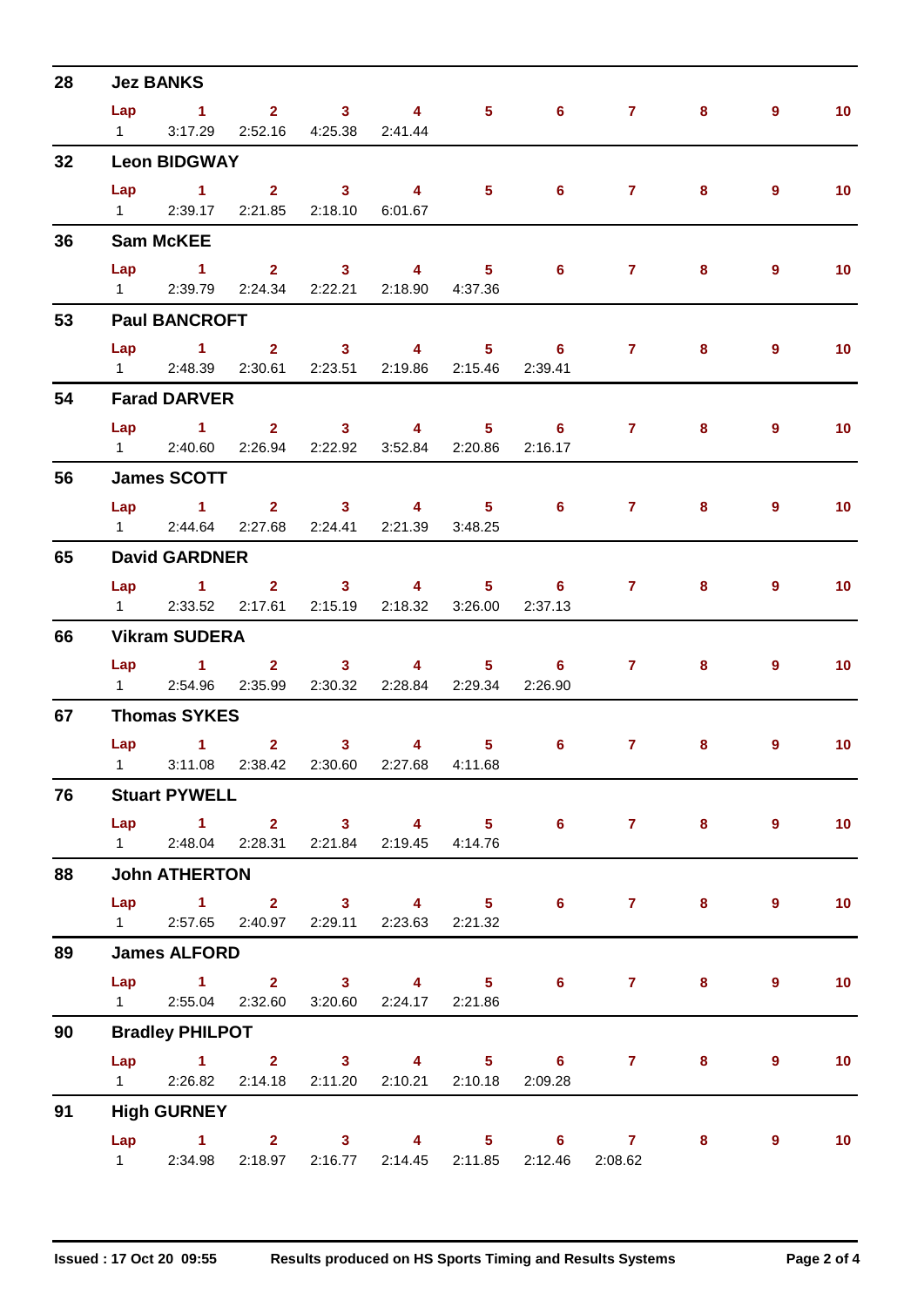| 123 | <b>Nick RAMSDEN</b>    |                                                   |                                                 |  |  |  |                     |                                                                                                                                                                                                                                                                                                                                    |         |                |                   |  |  |
|-----|------------------------|---------------------------------------------------|-------------------------------------------------|--|--|--|---------------------|------------------------------------------------------------------------------------------------------------------------------------------------------------------------------------------------------------------------------------------------------------------------------------------------------------------------------------|---------|----------------|-------------------|--|--|
|     |                        |                                                   |                                                 |  |  |  | Lap 1 2 3 4 5 6 7   |                                                                                                                                                                                                                                                                                                                                    | 8       | $\overline{9}$ | 10                |  |  |
|     | $1 \qquad \qquad$      |                                                   | 2:53.66 2:36.49 2:30.60 2:28.47 2:30.58 2:37.98 |  |  |  |                     |                                                                                                                                                                                                                                                                                                                                    |         |                |                   |  |  |
| 125 |                        | <b>Matthew FOOTMAN</b>                            |                                                 |  |  |  |                     |                                                                                                                                                                                                                                                                                                                                    |         |                |                   |  |  |
|     |                        |                                                   |                                                 |  |  |  | Lap 1 2 3 4 5 6 7 8 |                                                                                                                                                                                                                                                                                                                                    |         | $9^{\circ}$    | 10                |  |  |
|     | $1 \quad \blacksquare$ |                                                   | 3:17.50  2:57.73  2:47.09  2:41.86  2:43.46     |  |  |  |                     |                                                                                                                                                                                                                                                                                                                                    |         |                |                   |  |  |
| 153 |                        | <b>Ben GUNDRY</b>                                 |                                                 |  |  |  |                     |                                                                                                                                                                                                                                                                                                                                    |         |                |                   |  |  |
|     | Lap                    | $\sim$ 1                                          | 2 3 4 5 6                                       |  |  |  |                     | $\overline{7}$ and $\overline{7}$ and $\overline{7}$ and $\overline{7}$ and $\overline{7}$ and $\overline{7}$ and $\overline{7}$ and $\overline{7}$ and $\overline{7}$ and $\overline{7}$ and $\overline{7}$ and $\overline{7}$ and $\overline{7}$ and $\overline{7}$ and $\overline{7}$ and $\overline{7}$ and $\overline{7}$ and | 8       | $\overline{9}$ | 10                |  |  |
|     |                        | 1 2:59.89 2:45.22 2:29.42 2:27.56 2:27.06 2:29.60 |                                                 |  |  |  |                     |                                                                                                                                                                                                                                                                                                                                    |         |                |                   |  |  |
| 154 |                        | <b>Lloyd FOUNTAIN</b>                             |                                                 |  |  |  |                     |                                                                                                                                                                                                                                                                                                                                    |         |                |                   |  |  |
|     |                        |                                                   |                                                 |  |  |  | Lap 1 2 3 4 5 6 7   |                                                                                                                                                                                                                                                                                                                                    | 8       | $9^{\circ}$    | 10                |  |  |
|     |                        | 1 3:01.16 2:35.61 2:33.98 2:33.99 2:34.71         |                                                 |  |  |  |                     |                                                                                                                                                                                                                                                                                                                                    |         |                |                   |  |  |
| 165 |                        | <b>Warren ALLEN</b>                               |                                                 |  |  |  |                     |                                                                                                                                                                                                                                                                                                                                    |         |                |                   |  |  |
|     |                        |                                                   |                                                 |  |  |  | Lap 1 2 3 4 5 6 7   |                                                                                                                                                                                                                                                                                                                                    | 8       | $\overline{9}$ | 10                |  |  |
|     |                        | 1 2:34.71 2:19.00 2:16.87 2:20.75 4:08.97 2:14.36 |                                                 |  |  |  |                     |                                                                                                                                                                                                                                                                                                                                    |         |                |                   |  |  |
| 178 |                        | <b>Pete SEELY</b>                                 |                                                 |  |  |  |                     |                                                                                                                                                                                                                                                                                                                                    |         |                |                   |  |  |
|     |                        |                                                   |                                                 |  |  |  | Lap 1 2 3 4 5 6 7 8 |                                                                                                                                                                                                                                                                                                                                    |         | $9^{\circ}$    | 10                |  |  |
|     |                        | 1 2:49.19 2:37.27 2:30.11 2:45.29 2:27.36         |                                                 |  |  |  | 2:27.28             |                                                                                                                                                                                                                                                                                                                                    |         |                |                   |  |  |
| 188 |                        | <b>Graham KELLY</b>                               |                                                 |  |  |  |                     |                                                                                                                                                                                                                                                                                                                                    |         |                |                   |  |  |
|     |                        | Lap 1 2 3 4 5 6                                   |                                                 |  |  |  |                     | $\overline{7}$                                                                                                                                                                                                                                                                                                                     | 8       | 9              | 10                |  |  |
|     |                        | 1 2:48.89 2:28.45 2:29.51 2:21.09 2:24.34 2:19.39 |                                                 |  |  |  |                     |                                                                                                                                                                                                                                                                                                                                    |         |                |                   |  |  |
| 191 |                        | <b>Stuart HUMPHREY</b>                            |                                                 |  |  |  |                     |                                                                                                                                                                                                                                                                                                                                    |         |                |                   |  |  |
|     |                        |                                                   |                                                 |  |  |  | Lap 1 2 3 4 5 6 7   |                                                                                                                                                                                                                                                                                                                                    |         | $9^{\circ}$    | 10                |  |  |
|     |                        | 1 3:10.31 2:46.32 2:45.53 2:52.58                 |                                                 |  |  |  |                     |                                                                                                                                                                                                                                                                                                                                    |         |                |                   |  |  |
| 199 |                        | <b>Robert QUANTRELL</b>                           |                                                 |  |  |  |                     |                                                                                                                                                                                                                                                                                                                                    |         |                |                   |  |  |
|     |                        | Lap 1 2 3                                         |                                                 |  |  |  | 4 5 6 7             |                                                                                                                                                                                                                                                                                                                                    | 8       | 9              | 10 <sub>1</sub>   |  |  |
|     |                        | 1 2:55.05 2:36.42 2:28.47 2:25.04 5:37.89         |                                                 |  |  |  |                     |                                                                                                                                                                                                                                                                                                                                    |         |                |                   |  |  |
| 213 |                        | <b>Daniel COGSWELL</b>                            |                                                 |  |  |  |                     |                                                                                                                                                                                                                                                                                                                                    |         |                |                   |  |  |
|     |                        |                                                   |                                                 |  |  |  | Lap 1 2 3 4 5 6 7 8 |                                                                                                                                                                                                                                                                                                                                    |         | $9^{\circ}$    | $\sim$ 10         |  |  |
|     |                        | 1 2:57.81 2:36.45 2:31.07 4:47.39 2:38.71         |                                                 |  |  |  |                     |                                                                                                                                                                                                                                                                                                                                    |         |                |                   |  |  |
| 316 |                        | <b>Ivor MAIRS</b>                                 |                                                 |  |  |  |                     |                                                                                                                                                                                                                                                                                                                                    |         |                |                   |  |  |
|     |                        |                                                   |                                                 |  |  |  | Lap 1 2 3 4 5 6 7 8 |                                                                                                                                                                                                                                                                                                                                    |         | $9^{\circ}$    | $\blacksquare$ 10 |  |  |
|     |                        | 1 2:49.13 2:35.55 2:27.06 2:25.71 2:23.94 2:22.88 |                                                 |  |  |  |                     |                                                                                                                                                                                                                                                                                                                                    |         |                |                   |  |  |
| 666 |                        | <b>Samantha BOWLER</b>                            |                                                 |  |  |  |                     |                                                                                                                                                                                                                                                                                                                                    |         |                |                   |  |  |
|     |                        |                                                   |                                                 |  |  |  | Lap 1 2 3 4 5 6 7 8 |                                                                                                                                                                                                                                                                                                                                    |         | $9^{\circ}$    | 10                |  |  |
|     |                        | 1 3:11.11 2:36.91 2:30.99 2:22.92 3:57.77         |                                                 |  |  |  |                     |                                                                                                                                                                                                                                                                                                                                    |         |                |                   |  |  |
| 707 |                        | <b>Johnathan BARRETT</b>                          |                                                 |  |  |  |                     |                                                                                                                                                                                                                                                                                                                                    |         |                |                   |  |  |
|     |                        |                                                   |                                                 |  |  |  | Lap 1 2 3 4 5 6 7 8 |                                                                                                                                                                                                                                                                                                                                    |         | 9              | $\blacksquare$ 10 |  |  |
|     |                        | 1 2:57.08 2:33.71 2:32.80 2:32.25 2:37.99         |                                                 |  |  |  |                     |                                                                                                                                                                                                                                                                                                                                    |         |                |                   |  |  |
|     |                        |                                                   |                                                 |  |  |  |                     |                                                                                                                                                                                                                                                                                                                                    |         |                |                   |  |  |
|     |                        |                                                   |                                                 |  |  |  |                     |                                                                                                                                                                                                                                                                                                                                    |         |                |                   |  |  |
| 808 |                        | <b>Mick NICHOLLS</b><br>Lap 1 2 3 4 5             |                                                 |  |  |  |                     |                                                                                                                                                                                                                                                                                                                                    | 6 7 8 9 |                | $\blacksquare$ 10 |  |  |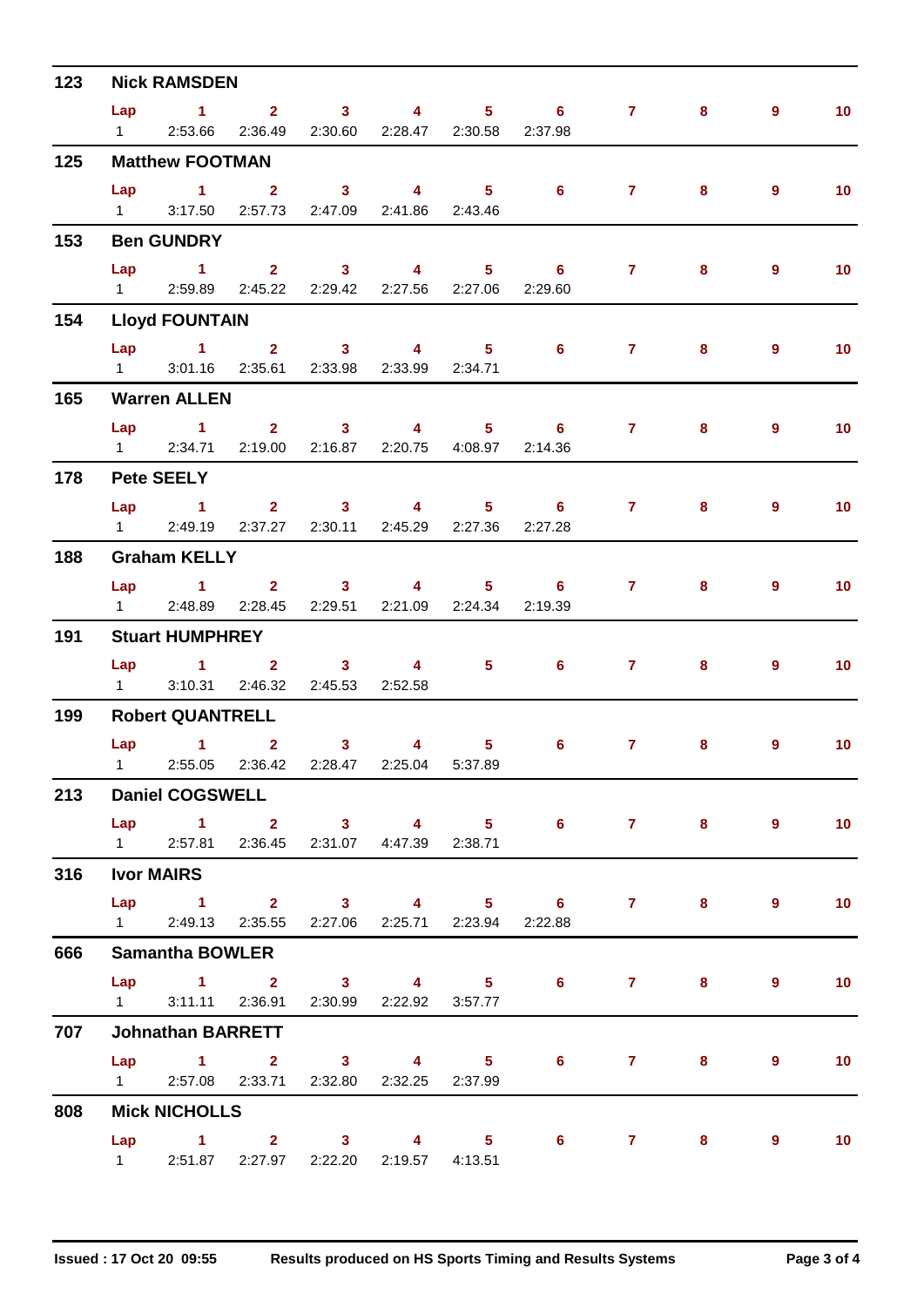|     | 911 Stephen ARCHER |     |                                    |                     |    |  |    |
|-----|--------------------|-----|------------------------------------|---------------------|----|--|----|
| Lap |                    | 2 3 | $\sim$ 4                           | $\sim$ 5 and $\sim$ | 65 |  | 10 |
|     | 2:46.86            |     | 2:30.89  2:24.93  2:24.52  4:24.66 |                     |    |  |    |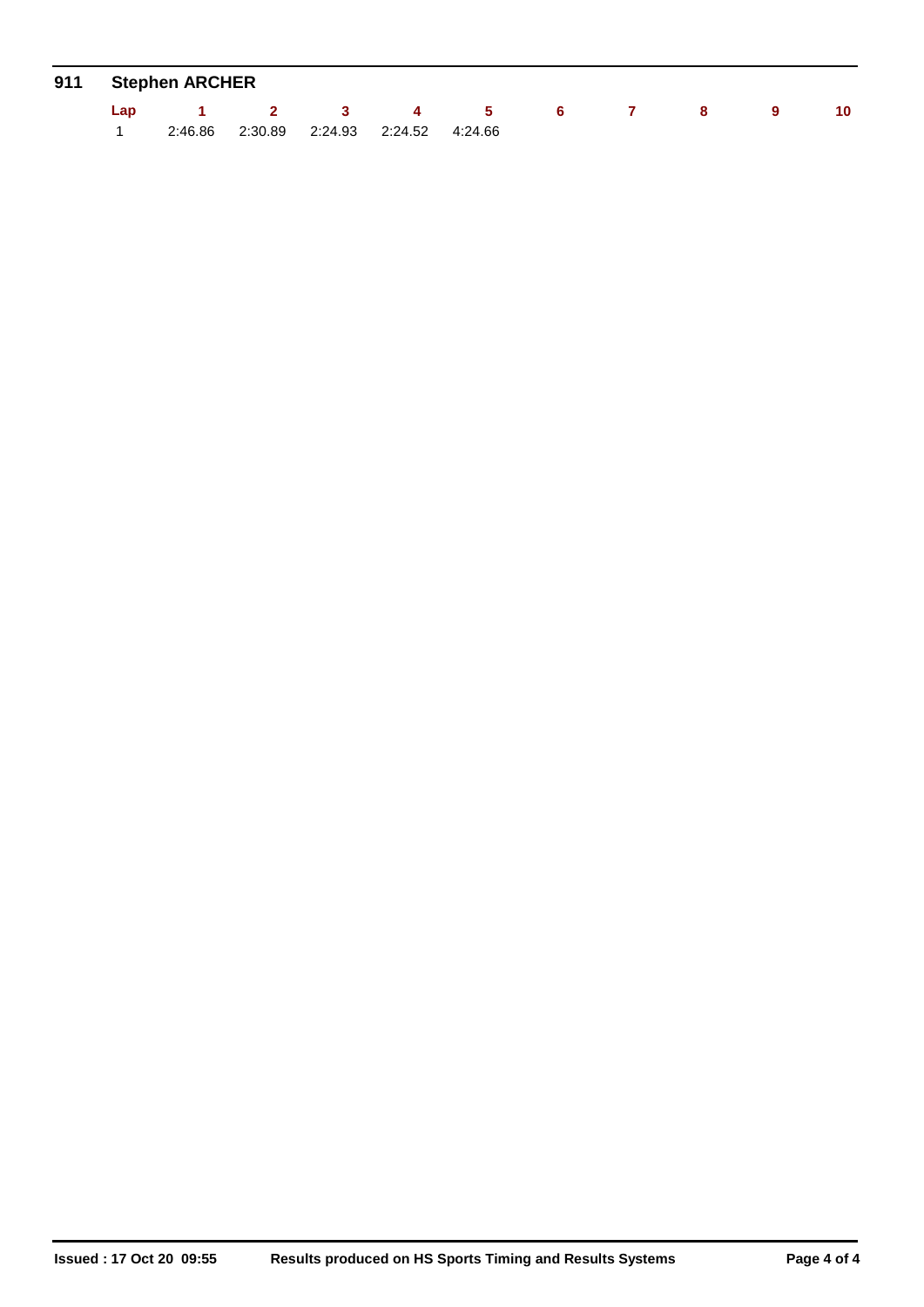**Tegiwa Roadsports Series Race 5**

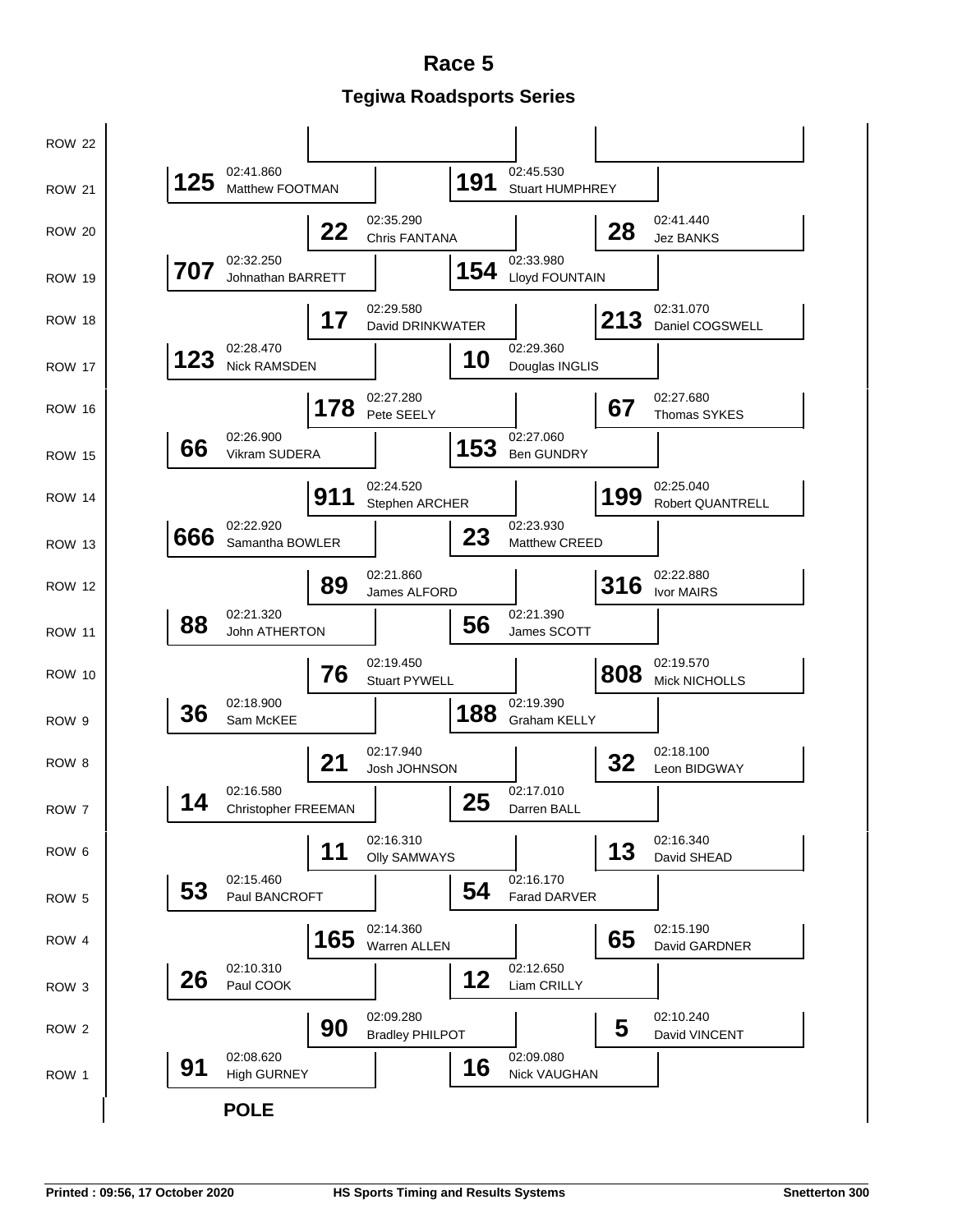

### **Provisional Results - Race 5**

#### **Tegiwa Roadsports Series**

| <b>High GURNEY</b><br><b>BMW E46 M3</b><br>45:16.80<br>2:07.24<br>91<br>Α<br>20<br>78.68<br>14<br>84.00<br>1<br>20<br>2<br>165<br>Α<br><b>Warren ALLEN</b><br><b>Porsche Cayman</b><br>45:37.05<br>20.25<br>78.10<br>2:08.28<br>20<br>83.32<br>22.24<br>3<br>65<br>Α<br>David GARDNER/Christopher MILLS<br><b>BMW M3</b><br>20<br>45:39.04<br>78.04<br>2:07.45<br>14<br>83.86<br>4<br>26<br>Α<br>Paul COOK/Wayne LEWIS<br><b>BMW E46 M3</b><br>20<br>45:45.86<br>29.06<br>77.85<br>2:07.69<br>10<br>83.71<br>5<br>Α<br>83.53<br>16<br><b>Nick VAUGHAN</b><br>Audi A3<br>20<br>45:49.09<br>32.29<br>77.76<br>2:07.96<br>11<br>в<br>6<br>14<br><b>Christopher FREEMAN</b><br><b>Honda Civic Type R</b><br>20<br>46:46.18<br>1:29.38<br>76.18<br>2:11.41<br>19<br>81.34<br>7<br>25<br>Α<br>Darren BALL<br><b>Porsche Cayman</b><br>20<br>47:18.81<br>2:02.01<br>75.30<br>2:11.17<br>18<br>81.49<br>в<br>8<br>53<br><b>Paul BANCROFT</b><br><b>Honda Civic</b><br>20<br>47:19.71<br>2:02.91<br>75.28<br>2:12.78<br>10<br>80.50<br>B<br>12<br>74.58<br>9<br>9<br><b>Liam CRILLY</b><br><b>BMW Z4 Coupe</b><br>20<br>47:46.14<br>2:29.34<br>2:12.20<br>80.85<br>в<br>$\mathbf{2}$<br>13<br><b>David SHEAD</b><br><b>BMW Compact</b><br>20<br>48:06.23<br>2:49.43<br>74.06<br>2:13.44<br>80.10<br>10<br>в<br>88<br><b>John ATHERTON</b><br><b>Lotus Elise S1</b><br>20<br>48:08.64<br>2:51.84<br>74.00<br>2:14.05<br>20<br>79.73<br>11<br>в<br>12<br>21<br><b>Josh JOHNSON</b><br><b>VW Golf GTI MK5</b><br>19<br>45:26.07<br>74.50<br>2:13.64<br>11<br>79.98<br>1 Lap<br>C<br>36<br>5<br>Sam McKEE/Neil SAVAGE<br>19<br>46:14.00<br>1 Lap<br>73.21<br>2:17.43<br>77.77<br>13<br><b>BMW E36 328i</b><br>C<br>78.53<br>14<br>23<br><b>Matthew CREED</b><br><b>Renault Clio 200</b><br>19<br>46:15.06<br>1 Lap<br>73.18<br>2:16.10<br>10<br>в<br>15<br>808<br><b>Mick NICHOLLS/Stuart NICHOLLS</b><br>Toyota MR2 Roadster<br>19<br>46:16.64<br>1 Lap<br>73.14<br>2:14.12<br>10<br>79.69<br>C<br>188<br>19<br>72.52<br>2:17.35<br>77.82<br><b>Graham KELLY</b><br>46:40.29<br>14<br>16<br><b>BMW 325i</b><br>1 Lap<br>C<br>19<br>71.98<br>14<br>77.23<br>89<br><b>James ALFORD</b><br><b>BMW E46 330</b><br>47:01.32<br>1 Lap<br>2:18.40<br>17<br>c<br>19<br>47:04.93<br>71.89<br>2:19.46<br>76.64<br>18<br>316<br><b>Ivor MAIRS</b><br>Mazda MX-5<br>1 Lap<br>18<br>в<br>19<br>71.59<br>8<br>78.11<br>19<br>911<br><b>Stephen ARCHER/Felix ARCHER</b><br><b>Porsche Boxster</b><br>47:16.80<br>1 Lap<br>2:16.83<br>76<br>в<br><b>BMW 125i</b><br>18<br>45:30.14<br>70.47<br>2:16.95<br>$\overline{7}$<br>78.05<br>20<br><b>Stuart PYWELL/Kevin DENWOOD</b><br>2 Laps<br>C<br>56<br>18<br>45:54.96<br>69.83<br>2:21.43<br>6<br>75.57<br>21<br>James SCOTT/Lloyd QUINN<br>Mini Cooper S R56<br>2 Laps<br>17<br>D<br><b>David DRINKWATER</b><br>46:02.40<br>69.65<br>2:23.77<br>15<br>74.34<br>22<br><b>BMW Compact</b><br>18<br>2 Laps<br>23<br>66<br>в<br>18<br>69.32<br>2:18.76<br>14<br>77.03<br><b>Vikram SUDERA</b><br>Porsche 986 Boxster S<br>46:15.49<br>2 Laps<br>5<br>A<br>69.18<br>2:07.64<br>83.74<br>24<br><b>David VINCENT</b><br><b>Honda Civic Type R</b><br>18<br>46:21.19<br>2 Laps<br>18<br>707<br>c<br>2:23.13<br>74.68<br>25<br><b>Johnathan BARRETT</b><br><b>BMW E46 330</b><br>18<br>46:22.37<br>2 Laps<br>69.15<br>11<br>в<br>69.08<br>2:23.56<br>74.45<br>26<br>153<br><b>Ben GUNDRY</b><br><b>Ford Fiesta Mk4</b><br>18<br>46:24.99<br>2 Laps<br>7<br>D<br>73.88<br>27<br>213<br>Daniel COGSWELL/Mark GILLAM<br>Nissan Almera GTi<br>18<br>46:32.55<br>2 Laps<br>68.89<br>2:24.68<br>13<br>10<br>D<br>67.95<br>2:26.09<br>28<br>Douglas INGLIS<br>Mazda MX5<br>18<br>47:11.19<br>2 Laps<br>16<br>73.16<br>C<br>123<br>74.18<br>29<br><b>Nick RAMSDEN</b><br><b>BMW E46 328i</b><br>18<br>47:35.00<br>2 Laps<br>67.39<br>2:24.09<br>14<br>D<br>30<br>22<br><b>Chris FANTANA/NO TRANSPONDER</b><br>Mazda MX5 MK1<br>17<br>46:06.59<br>3 Laps<br>65.68<br>2:32.19<br>11<br>70.23<br>D<br>125<br><b>Matthew FOOTMAN</b><br><b>Ford Puma</b><br>16<br>46:10.35<br>4 Laps<br>61.73<br>2:37.69<br>13<br>67.78<br>31<br>C<br>191<br>6<br>32<br><b>Stuart HUMPHREY/Stuart RIDD-JONES</b><br>Mazda MX5 Mk3<br>16<br>46:36.31<br>4 Laps<br>61.16<br>2:32.68<br>70.01<br>C<br>67<br>15<br>58.32<br>73.05<br>33<br><b>Thomas SYKES/Simon SKERTON</b><br><b>BMW 330ci</b><br>45:49.18<br>5 Laps<br>2:26.32<br>14<br><b>Not-Classified</b><br>11<br>в<br><b>Toyota MR2 SuperGT</b><br>38:53.73<br><b>DNF</b><br>73.28 2:15.22<br>79.04<br><b>Olly SAMWAYS</b><br>16<br>10<br>178<br>C<br><b>Pete SEELY</b><br>12<br>30:33.08<br><b>DNF</b><br>69.97 2:20.01<br>76.34<br>Toyota MR2<br>11<br>42<br><b>Mini Cooper S</b><br>11<br>30:27.80<br><b>DNF</b><br>64.32 2:26.29<br>10<br>73.06<br>в<br><b>Christopher WILLIAMS/Kevin</b><br><b>FULLBROOK</b><br><b>MG Maestro</b><br>154<br>С<br><b>Lloyd FOUNTAIN</b><br>10<br>46:05.70<br><b>NCF</b><br>38.65 2:29.83<br>7<br>71.34<br>C<br><b>NCF</b><br>199<br>9<br>33.39 2:34.91<br>$\mathbf{2}$<br>69.00<br><b>Robert QUANTRELL/Harrison</b><br><b>Renault Clio 182</b><br>48:01.00<br><b>FOX</b><br>15:38.66<br>45.55 2:26.11<br>73.15<br>54<br><b>Farad DARVER</b><br><b>BMW E46 M3</b><br><b>DNF</b><br>2<br>A<br>4<br>3<br>90<br>A<br><b>Bradley PHILPOT/David JUDE</b><br>6:31.28<br><b>DNF</b><br>81.95 2:07.22<br>3<br>84.02<br><b>Lotus Elise</b><br>666<br>C<br>Samantha BOWLER/Mark<br><b>Honda Civic</b><br>0<br><b>Starter</b><br><b>JONES</b><br><b>Non-Starters</b><br>28<br>D<br><b>Jez BANKS/Kiefer DEL</b><br><b>BMW 116i</b><br><b>PIERO</b><br>32<br><b>Leon BIDGWAY</b><br>A<br><b>Lotus Exige</b><br><b>Fastest Lap</b><br>90<br>A<br><b>Bradley PHILPOT/David JUDE</b><br><b>Lotus Elise</b><br>84.02 Rec<br>2:07.22<br>3<br>14<br>в<br><b>Honda Civic Type R</b><br>2:11.41<br>81.34<br><b>Christopher FREEMAN</b><br>19<br>23<br>C<br><b>Matthew CREED</b><br><b>Renault Clio 200</b><br>2:16.10<br>78.53<br>10 | ΡI | No | <b>CI</b> | Name                    | Car                | Laps | Time |  | Behind MPH Best Lap on MPH |    |       |
|----------------------------------------------------------------------------------------------------------------------------------------------------------------------------------------------------------------------------------------------------------------------------------------------------------------------------------------------------------------------------------------------------------------------------------------------------------------------------------------------------------------------------------------------------------------------------------------------------------------------------------------------------------------------------------------------------------------------------------------------------------------------------------------------------------------------------------------------------------------------------------------------------------------------------------------------------------------------------------------------------------------------------------------------------------------------------------------------------------------------------------------------------------------------------------------------------------------------------------------------------------------------------------------------------------------------------------------------------------------------------------------------------------------------------------------------------------------------------------------------------------------------------------------------------------------------------------------------------------------------------------------------------------------------------------------------------------------------------------------------------------------------------------------------------------------------------------------------------------------------------------------------------------------------------------------------------------------------------------------------------------------------------------------------------------------------------------------------------------------------------------------------------------------------------------------------------------------------------------------------------------------------------------------------------------------------------------------------------------------------------------------------------------------------------------------------------------------------------------------------------------------------------------------------------------------------------------------------------------------------------------------------------------------------------------------------------------------------------------------------------------------------------------------------------------------------------------------------------------------------------------------------------------------------------------------------------------------------------------------------------------------------------------------------------------------------------------------------------------------------------------------------------------------------------------------------------------------------------------------------------------------------------------------------------------------------------------------------------------------------------------------------------------------------------------------------------------------------------------------------------------------------------------------------------------------------------------------------------------------------------------------------------------------------------------------------------------------------------------------------------------------------------------------------------------------------------------------------------------------------------------------------------------------------------------------------------------------------------------------------------------------------------------------------------------------------------------------------------------------------------------------------------------------------------------------------------------------------------------------------------------------------------------------------------------------------------------------------------------------------------------------------------------------------------------------------------------------------------------------------------------------------------------------------------------------------------------------------------------------------------------------------------------------------------------------------------------------------------------------------------------------------------------------------------------------------------------------------------------------------------------------------------------------------------------------------------------------------------------------------------------------------------------------------------------------------------------------------------------------------------------------------------------------------------------------------------------------------------------------------------------------------------------------------------------------------------------------------------------------------------------------------------------------------------------------------------------------------------------------------------------------------------------------------------------------------------------------------------------------------------------------------------------------------------------------------------------------------------------------------------------------------------------------------------------------------------------------------------------------------------------------------------------------------------------------------------------------------------------------|----|----|-----------|-------------------------|--------------------|------|------|--|----------------------------|----|-------|
|                                                                                                                                                                                                                                                                                                                                                                                                                                                                                                                                                                                                                                                                                                                                                                                                                                                                                                                                                                                                                                                                                                                                                                                                                                                                                                                                                                                                                                                                                                                                                                                                                                                                                                                                                                                                                                                                                                                                                                                                                                                                                                                                                                                                                                                                                                                                                                                                                                                                                                                                                                                                                                                                                                                                                                                                                                                                                                                                                                                                                                                                                                                                                                                                                                                                                                                                                                                                                                                                                                                                                                                                                                                                                                                                                                                                                                                                                                                                                                                                                                                                                                                                                                                                                                                                                                                                                                                                                                                                                                                                                                                                                                                                                                                                                                                                                                                                                                                                                                                                                                                                                                                                                                                                                                                                                                                                                                                                                                                                                                                                                                                                                                                                                                                                                                                                                                                                                                                                                                                        |    |    |           |                         |                    |      |      |  |                            |    |       |
|                                                                                                                                                                                                                                                                                                                                                                                                                                                                                                                                                                                                                                                                                                                                                                                                                                                                                                                                                                                                                                                                                                                                                                                                                                                                                                                                                                                                                                                                                                                                                                                                                                                                                                                                                                                                                                                                                                                                                                                                                                                                                                                                                                                                                                                                                                                                                                                                                                                                                                                                                                                                                                                                                                                                                                                                                                                                                                                                                                                                                                                                                                                                                                                                                                                                                                                                                                                                                                                                                                                                                                                                                                                                                                                                                                                                                                                                                                                                                                                                                                                                                                                                                                                                                                                                                                                                                                                                                                                                                                                                                                                                                                                                                                                                                                                                                                                                                                                                                                                                                                                                                                                                                                                                                                                                                                                                                                                                                                                                                                                                                                                                                                                                                                                                                                                                                                                                                                                                                                                        |    |    |           |                         |                    |      |      |  |                            |    |       |
|                                                                                                                                                                                                                                                                                                                                                                                                                                                                                                                                                                                                                                                                                                                                                                                                                                                                                                                                                                                                                                                                                                                                                                                                                                                                                                                                                                                                                                                                                                                                                                                                                                                                                                                                                                                                                                                                                                                                                                                                                                                                                                                                                                                                                                                                                                                                                                                                                                                                                                                                                                                                                                                                                                                                                                                                                                                                                                                                                                                                                                                                                                                                                                                                                                                                                                                                                                                                                                                                                                                                                                                                                                                                                                                                                                                                                                                                                                                                                                                                                                                                                                                                                                                                                                                                                                                                                                                                                                                                                                                                                                                                                                                                                                                                                                                                                                                                                                                                                                                                                                                                                                                                                                                                                                                                                                                                                                                                                                                                                                                                                                                                                                                                                                                                                                                                                                                                                                                                                                                        |    |    |           |                         |                    |      |      |  |                            |    |       |
|                                                                                                                                                                                                                                                                                                                                                                                                                                                                                                                                                                                                                                                                                                                                                                                                                                                                                                                                                                                                                                                                                                                                                                                                                                                                                                                                                                                                                                                                                                                                                                                                                                                                                                                                                                                                                                                                                                                                                                                                                                                                                                                                                                                                                                                                                                                                                                                                                                                                                                                                                                                                                                                                                                                                                                                                                                                                                                                                                                                                                                                                                                                                                                                                                                                                                                                                                                                                                                                                                                                                                                                                                                                                                                                                                                                                                                                                                                                                                                                                                                                                                                                                                                                                                                                                                                                                                                                                                                                                                                                                                                                                                                                                                                                                                                                                                                                                                                                                                                                                                                                                                                                                                                                                                                                                                                                                                                                                                                                                                                                                                                                                                                                                                                                                                                                                                                                                                                                                                                                        |    |    |           |                         |                    |      |      |  |                            |    |       |
|                                                                                                                                                                                                                                                                                                                                                                                                                                                                                                                                                                                                                                                                                                                                                                                                                                                                                                                                                                                                                                                                                                                                                                                                                                                                                                                                                                                                                                                                                                                                                                                                                                                                                                                                                                                                                                                                                                                                                                                                                                                                                                                                                                                                                                                                                                                                                                                                                                                                                                                                                                                                                                                                                                                                                                                                                                                                                                                                                                                                                                                                                                                                                                                                                                                                                                                                                                                                                                                                                                                                                                                                                                                                                                                                                                                                                                                                                                                                                                                                                                                                                                                                                                                                                                                                                                                                                                                                                                                                                                                                                                                                                                                                                                                                                                                                                                                                                                                                                                                                                                                                                                                                                                                                                                                                                                                                                                                                                                                                                                                                                                                                                                                                                                                                                                                                                                                                                                                                                                                        |    |    |           |                         |                    |      |      |  |                            |    |       |
|                                                                                                                                                                                                                                                                                                                                                                                                                                                                                                                                                                                                                                                                                                                                                                                                                                                                                                                                                                                                                                                                                                                                                                                                                                                                                                                                                                                                                                                                                                                                                                                                                                                                                                                                                                                                                                                                                                                                                                                                                                                                                                                                                                                                                                                                                                                                                                                                                                                                                                                                                                                                                                                                                                                                                                                                                                                                                                                                                                                                                                                                                                                                                                                                                                                                                                                                                                                                                                                                                                                                                                                                                                                                                                                                                                                                                                                                                                                                                                                                                                                                                                                                                                                                                                                                                                                                                                                                                                                                                                                                                                                                                                                                                                                                                                                                                                                                                                                                                                                                                                                                                                                                                                                                                                                                                                                                                                                                                                                                                                                                                                                                                                                                                                                                                                                                                                                                                                                                                                                        |    |    |           |                         |                    |      |      |  |                            |    |       |
|                                                                                                                                                                                                                                                                                                                                                                                                                                                                                                                                                                                                                                                                                                                                                                                                                                                                                                                                                                                                                                                                                                                                                                                                                                                                                                                                                                                                                                                                                                                                                                                                                                                                                                                                                                                                                                                                                                                                                                                                                                                                                                                                                                                                                                                                                                                                                                                                                                                                                                                                                                                                                                                                                                                                                                                                                                                                                                                                                                                                                                                                                                                                                                                                                                                                                                                                                                                                                                                                                                                                                                                                                                                                                                                                                                                                                                                                                                                                                                                                                                                                                                                                                                                                                                                                                                                                                                                                                                                                                                                                                                                                                                                                                                                                                                                                                                                                                                                                                                                                                                                                                                                                                                                                                                                                                                                                                                                                                                                                                                                                                                                                                                                                                                                                                                                                                                                                                                                                                                                        |    |    |           |                         |                    |      |      |  |                            |    |       |
|                                                                                                                                                                                                                                                                                                                                                                                                                                                                                                                                                                                                                                                                                                                                                                                                                                                                                                                                                                                                                                                                                                                                                                                                                                                                                                                                                                                                                                                                                                                                                                                                                                                                                                                                                                                                                                                                                                                                                                                                                                                                                                                                                                                                                                                                                                                                                                                                                                                                                                                                                                                                                                                                                                                                                                                                                                                                                                                                                                                                                                                                                                                                                                                                                                                                                                                                                                                                                                                                                                                                                                                                                                                                                                                                                                                                                                                                                                                                                                                                                                                                                                                                                                                                                                                                                                                                                                                                                                                                                                                                                                                                                                                                                                                                                                                                                                                                                                                                                                                                                                                                                                                                                                                                                                                                                                                                                                                                                                                                                                                                                                                                                                                                                                                                                                                                                                                                                                                                                                                        |    |    |           |                         |                    |      |      |  |                            |    |       |
|                                                                                                                                                                                                                                                                                                                                                                                                                                                                                                                                                                                                                                                                                                                                                                                                                                                                                                                                                                                                                                                                                                                                                                                                                                                                                                                                                                                                                                                                                                                                                                                                                                                                                                                                                                                                                                                                                                                                                                                                                                                                                                                                                                                                                                                                                                                                                                                                                                                                                                                                                                                                                                                                                                                                                                                                                                                                                                                                                                                                                                                                                                                                                                                                                                                                                                                                                                                                                                                                                                                                                                                                                                                                                                                                                                                                                                                                                                                                                                                                                                                                                                                                                                                                                                                                                                                                                                                                                                                                                                                                                                                                                                                                                                                                                                                                                                                                                                                                                                                                                                                                                                                                                                                                                                                                                                                                                                                                                                                                                                                                                                                                                                                                                                                                                                                                                                                                                                                                                                                        |    |    |           |                         |                    |      |      |  |                            |    |       |
|                                                                                                                                                                                                                                                                                                                                                                                                                                                                                                                                                                                                                                                                                                                                                                                                                                                                                                                                                                                                                                                                                                                                                                                                                                                                                                                                                                                                                                                                                                                                                                                                                                                                                                                                                                                                                                                                                                                                                                                                                                                                                                                                                                                                                                                                                                                                                                                                                                                                                                                                                                                                                                                                                                                                                                                                                                                                                                                                                                                                                                                                                                                                                                                                                                                                                                                                                                                                                                                                                                                                                                                                                                                                                                                                                                                                                                                                                                                                                                                                                                                                                                                                                                                                                                                                                                                                                                                                                                                                                                                                                                                                                                                                                                                                                                                                                                                                                                                                                                                                                                                                                                                                                                                                                                                                                                                                                                                                                                                                                                                                                                                                                                                                                                                                                                                                                                                                                                                                                                                        |    |    |           |                         |                    |      |      |  |                            |    |       |
|                                                                                                                                                                                                                                                                                                                                                                                                                                                                                                                                                                                                                                                                                                                                                                                                                                                                                                                                                                                                                                                                                                                                                                                                                                                                                                                                                                                                                                                                                                                                                                                                                                                                                                                                                                                                                                                                                                                                                                                                                                                                                                                                                                                                                                                                                                                                                                                                                                                                                                                                                                                                                                                                                                                                                                                                                                                                                                                                                                                                                                                                                                                                                                                                                                                                                                                                                                                                                                                                                                                                                                                                                                                                                                                                                                                                                                                                                                                                                                                                                                                                                                                                                                                                                                                                                                                                                                                                                                                                                                                                                                                                                                                                                                                                                                                                                                                                                                                                                                                                                                                                                                                                                                                                                                                                                                                                                                                                                                                                                                                                                                                                                                                                                                                                                                                                                                                                                                                                                                                        |    |    |           |                         |                    |      |      |  |                            |    |       |
|                                                                                                                                                                                                                                                                                                                                                                                                                                                                                                                                                                                                                                                                                                                                                                                                                                                                                                                                                                                                                                                                                                                                                                                                                                                                                                                                                                                                                                                                                                                                                                                                                                                                                                                                                                                                                                                                                                                                                                                                                                                                                                                                                                                                                                                                                                                                                                                                                                                                                                                                                                                                                                                                                                                                                                                                                                                                                                                                                                                                                                                                                                                                                                                                                                                                                                                                                                                                                                                                                                                                                                                                                                                                                                                                                                                                                                                                                                                                                                                                                                                                                                                                                                                                                                                                                                                                                                                                                                                                                                                                                                                                                                                                                                                                                                                                                                                                                                                                                                                                                                                                                                                                                                                                                                                                                                                                                                                                                                                                                                                                                                                                                                                                                                                                                                                                                                                                                                                                                                                        |    |    |           |                         |                    |      |      |  |                            |    |       |
|                                                                                                                                                                                                                                                                                                                                                                                                                                                                                                                                                                                                                                                                                                                                                                                                                                                                                                                                                                                                                                                                                                                                                                                                                                                                                                                                                                                                                                                                                                                                                                                                                                                                                                                                                                                                                                                                                                                                                                                                                                                                                                                                                                                                                                                                                                                                                                                                                                                                                                                                                                                                                                                                                                                                                                                                                                                                                                                                                                                                                                                                                                                                                                                                                                                                                                                                                                                                                                                                                                                                                                                                                                                                                                                                                                                                                                                                                                                                                                                                                                                                                                                                                                                                                                                                                                                                                                                                                                                                                                                                                                                                                                                                                                                                                                                                                                                                                                                                                                                                                                                                                                                                                                                                                                                                                                                                                                                                                                                                                                                                                                                                                                                                                                                                                                                                                                                                                                                                                                                        |    |    |           |                         |                    |      |      |  |                            |    |       |
|                                                                                                                                                                                                                                                                                                                                                                                                                                                                                                                                                                                                                                                                                                                                                                                                                                                                                                                                                                                                                                                                                                                                                                                                                                                                                                                                                                                                                                                                                                                                                                                                                                                                                                                                                                                                                                                                                                                                                                                                                                                                                                                                                                                                                                                                                                                                                                                                                                                                                                                                                                                                                                                                                                                                                                                                                                                                                                                                                                                                                                                                                                                                                                                                                                                                                                                                                                                                                                                                                                                                                                                                                                                                                                                                                                                                                                                                                                                                                                                                                                                                                                                                                                                                                                                                                                                                                                                                                                                                                                                                                                                                                                                                                                                                                                                                                                                                                                                                                                                                                                                                                                                                                                                                                                                                                                                                                                                                                                                                                                                                                                                                                                                                                                                                                                                                                                                                                                                                                                                        |    |    |           |                         |                    |      |      |  |                            |    |       |
|                                                                                                                                                                                                                                                                                                                                                                                                                                                                                                                                                                                                                                                                                                                                                                                                                                                                                                                                                                                                                                                                                                                                                                                                                                                                                                                                                                                                                                                                                                                                                                                                                                                                                                                                                                                                                                                                                                                                                                                                                                                                                                                                                                                                                                                                                                                                                                                                                                                                                                                                                                                                                                                                                                                                                                                                                                                                                                                                                                                                                                                                                                                                                                                                                                                                                                                                                                                                                                                                                                                                                                                                                                                                                                                                                                                                                                                                                                                                                                                                                                                                                                                                                                                                                                                                                                                                                                                                                                                                                                                                                                                                                                                                                                                                                                                                                                                                                                                                                                                                                                                                                                                                                                                                                                                                                                                                                                                                                                                                                                                                                                                                                                                                                                                                                                                                                                                                                                                                                                                        |    |    |           |                         |                    |      |      |  |                            |    |       |
|                                                                                                                                                                                                                                                                                                                                                                                                                                                                                                                                                                                                                                                                                                                                                                                                                                                                                                                                                                                                                                                                                                                                                                                                                                                                                                                                                                                                                                                                                                                                                                                                                                                                                                                                                                                                                                                                                                                                                                                                                                                                                                                                                                                                                                                                                                                                                                                                                                                                                                                                                                                                                                                                                                                                                                                                                                                                                                                                                                                                                                                                                                                                                                                                                                                                                                                                                                                                                                                                                                                                                                                                                                                                                                                                                                                                                                                                                                                                                                                                                                                                                                                                                                                                                                                                                                                                                                                                                                                                                                                                                                                                                                                                                                                                                                                                                                                                                                                                                                                                                                                                                                                                                                                                                                                                                                                                                                                                                                                                                                                                                                                                                                                                                                                                                                                                                                                                                                                                                                                        |    |    |           |                         |                    |      |      |  |                            |    |       |
|                                                                                                                                                                                                                                                                                                                                                                                                                                                                                                                                                                                                                                                                                                                                                                                                                                                                                                                                                                                                                                                                                                                                                                                                                                                                                                                                                                                                                                                                                                                                                                                                                                                                                                                                                                                                                                                                                                                                                                                                                                                                                                                                                                                                                                                                                                                                                                                                                                                                                                                                                                                                                                                                                                                                                                                                                                                                                                                                                                                                                                                                                                                                                                                                                                                                                                                                                                                                                                                                                                                                                                                                                                                                                                                                                                                                                                                                                                                                                                                                                                                                                                                                                                                                                                                                                                                                                                                                                                                                                                                                                                                                                                                                                                                                                                                                                                                                                                                                                                                                                                                                                                                                                                                                                                                                                                                                                                                                                                                                                                                                                                                                                                                                                                                                                                                                                                                                                                                                                                                        |    |    |           |                         |                    |      |      |  |                            |    |       |
|                                                                                                                                                                                                                                                                                                                                                                                                                                                                                                                                                                                                                                                                                                                                                                                                                                                                                                                                                                                                                                                                                                                                                                                                                                                                                                                                                                                                                                                                                                                                                                                                                                                                                                                                                                                                                                                                                                                                                                                                                                                                                                                                                                                                                                                                                                                                                                                                                                                                                                                                                                                                                                                                                                                                                                                                                                                                                                                                                                                                                                                                                                                                                                                                                                                                                                                                                                                                                                                                                                                                                                                                                                                                                                                                                                                                                                                                                                                                                                                                                                                                                                                                                                                                                                                                                                                                                                                                                                                                                                                                                                                                                                                                                                                                                                                                                                                                                                                                                                                                                                                                                                                                                                                                                                                                                                                                                                                                                                                                                                                                                                                                                                                                                                                                                                                                                                                                                                                                                                                        |    |    |           |                         |                    |      |      |  |                            |    |       |
|                                                                                                                                                                                                                                                                                                                                                                                                                                                                                                                                                                                                                                                                                                                                                                                                                                                                                                                                                                                                                                                                                                                                                                                                                                                                                                                                                                                                                                                                                                                                                                                                                                                                                                                                                                                                                                                                                                                                                                                                                                                                                                                                                                                                                                                                                                                                                                                                                                                                                                                                                                                                                                                                                                                                                                                                                                                                                                                                                                                                                                                                                                                                                                                                                                                                                                                                                                                                                                                                                                                                                                                                                                                                                                                                                                                                                                                                                                                                                                                                                                                                                                                                                                                                                                                                                                                                                                                                                                                                                                                                                                                                                                                                                                                                                                                                                                                                                                                                                                                                                                                                                                                                                                                                                                                                                                                                                                                                                                                                                                                                                                                                                                                                                                                                                                                                                                                                                                                                                                                        |    |    |           |                         |                    |      |      |  |                            |    |       |
|                                                                                                                                                                                                                                                                                                                                                                                                                                                                                                                                                                                                                                                                                                                                                                                                                                                                                                                                                                                                                                                                                                                                                                                                                                                                                                                                                                                                                                                                                                                                                                                                                                                                                                                                                                                                                                                                                                                                                                                                                                                                                                                                                                                                                                                                                                                                                                                                                                                                                                                                                                                                                                                                                                                                                                                                                                                                                                                                                                                                                                                                                                                                                                                                                                                                                                                                                                                                                                                                                                                                                                                                                                                                                                                                                                                                                                                                                                                                                                                                                                                                                                                                                                                                                                                                                                                                                                                                                                                                                                                                                                                                                                                                                                                                                                                                                                                                                                                                                                                                                                                                                                                                                                                                                                                                                                                                                                                                                                                                                                                                                                                                                                                                                                                                                                                                                                                                                                                                                                                        |    |    |           |                         |                    |      |      |  |                            |    |       |
|                                                                                                                                                                                                                                                                                                                                                                                                                                                                                                                                                                                                                                                                                                                                                                                                                                                                                                                                                                                                                                                                                                                                                                                                                                                                                                                                                                                                                                                                                                                                                                                                                                                                                                                                                                                                                                                                                                                                                                                                                                                                                                                                                                                                                                                                                                                                                                                                                                                                                                                                                                                                                                                                                                                                                                                                                                                                                                                                                                                                                                                                                                                                                                                                                                                                                                                                                                                                                                                                                                                                                                                                                                                                                                                                                                                                                                                                                                                                                                                                                                                                                                                                                                                                                                                                                                                                                                                                                                                                                                                                                                                                                                                                                                                                                                                                                                                                                                                                                                                                                                                                                                                                                                                                                                                                                                                                                                                                                                                                                                                                                                                                                                                                                                                                                                                                                                                                                                                                                                                        |    |    |           |                         |                    |      |      |  |                            |    |       |
|                                                                                                                                                                                                                                                                                                                                                                                                                                                                                                                                                                                                                                                                                                                                                                                                                                                                                                                                                                                                                                                                                                                                                                                                                                                                                                                                                                                                                                                                                                                                                                                                                                                                                                                                                                                                                                                                                                                                                                                                                                                                                                                                                                                                                                                                                                                                                                                                                                                                                                                                                                                                                                                                                                                                                                                                                                                                                                                                                                                                                                                                                                                                                                                                                                                                                                                                                                                                                                                                                                                                                                                                                                                                                                                                                                                                                                                                                                                                                                                                                                                                                                                                                                                                                                                                                                                                                                                                                                                                                                                                                                                                                                                                                                                                                                                                                                                                                                                                                                                                                                                                                                                                                                                                                                                                                                                                                                                                                                                                                                                                                                                                                                                                                                                                                                                                                                                                                                                                                                                        |    |    |           |                         |                    |      |      |  |                            |    |       |
|                                                                                                                                                                                                                                                                                                                                                                                                                                                                                                                                                                                                                                                                                                                                                                                                                                                                                                                                                                                                                                                                                                                                                                                                                                                                                                                                                                                                                                                                                                                                                                                                                                                                                                                                                                                                                                                                                                                                                                                                                                                                                                                                                                                                                                                                                                                                                                                                                                                                                                                                                                                                                                                                                                                                                                                                                                                                                                                                                                                                                                                                                                                                                                                                                                                                                                                                                                                                                                                                                                                                                                                                                                                                                                                                                                                                                                                                                                                                                                                                                                                                                                                                                                                                                                                                                                                                                                                                                                                                                                                                                                                                                                                                                                                                                                                                                                                                                                                                                                                                                                                                                                                                                                                                                                                                                                                                                                                                                                                                                                                                                                                                                                                                                                                                                                                                                                                                                                                                                                                        |    |    |           |                         |                    |      |      |  |                            |    |       |
|                                                                                                                                                                                                                                                                                                                                                                                                                                                                                                                                                                                                                                                                                                                                                                                                                                                                                                                                                                                                                                                                                                                                                                                                                                                                                                                                                                                                                                                                                                                                                                                                                                                                                                                                                                                                                                                                                                                                                                                                                                                                                                                                                                                                                                                                                                                                                                                                                                                                                                                                                                                                                                                                                                                                                                                                                                                                                                                                                                                                                                                                                                                                                                                                                                                                                                                                                                                                                                                                                                                                                                                                                                                                                                                                                                                                                                                                                                                                                                                                                                                                                                                                                                                                                                                                                                                                                                                                                                                                                                                                                                                                                                                                                                                                                                                                                                                                                                                                                                                                                                                                                                                                                                                                                                                                                                                                                                                                                                                                                                                                                                                                                                                                                                                                                                                                                                                                                                                                                                                        |    |    |           |                         |                    |      |      |  |                            |    |       |
|                                                                                                                                                                                                                                                                                                                                                                                                                                                                                                                                                                                                                                                                                                                                                                                                                                                                                                                                                                                                                                                                                                                                                                                                                                                                                                                                                                                                                                                                                                                                                                                                                                                                                                                                                                                                                                                                                                                                                                                                                                                                                                                                                                                                                                                                                                                                                                                                                                                                                                                                                                                                                                                                                                                                                                                                                                                                                                                                                                                                                                                                                                                                                                                                                                                                                                                                                                                                                                                                                                                                                                                                                                                                                                                                                                                                                                                                                                                                                                                                                                                                                                                                                                                                                                                                                                                                                                                                                                                                                                                                                                                                                                                                                                                                                                                                                                                                                                                                                                                                                                                                                                                                                                                                                                                                                                                                                                                                                                                                                                                                                                                                                                                                                                                                                                                                                                                                                                                                                                                        |    |    |           |                         |                    |      |      |  |                            |    |       |
|                                                                                                                                                                                                                                                                                                                                                                                                                                                                                                                                                                                                                                                                                                                                                                                                                                                                                                                                                                                                                                                                                                                                                                                                                                                                                                                                                                                                                                                                                                                                                                                                                                                                                                                                                                                                                                                                                                                                                                                                                                                                                                                                                                                                                                                                                                                                                                                                                                                                                                                                                                                                                                                                                                                                                                                                                                                                                                                                                                                                                                                                                                                                                                                                                                                                                                                                                                                                                                                                                                                                                                                                                                                                                                                                                                                                                                                                                                                                                                                                                                                                                                                                                                                                                                                                                                                                                                                                                                                                                                                                                                                                                                                                                                                                                                                                                                                                                                                                                                                                                                                                                                                                                                                                                                                                                                                                                                                                                                                                                                                                                                                                                                                                                                                                                                                                                                                                                                                                                                                        |    |    |           |                         |                    |      |      |  |                            |    |       |
|                                                                                                                                                                                                                                                                                                                                                                                                                                                                                                                                                                                                                                                                                                                                                                                                                                                                                                                                                                                                                                                                                                                                                                                                                                                                                                                                                                                                                                                                                                                                                                                                                                                                                                                                                                                                                                                                                                                                                                                                                                                                                                                                                                                                                                                                                                                                                                                                                                                                                                                                                                                                                                                                                                                                                                                                                                                                                                                                                                                                                                                                                                                                                                                                                                                                                                                                                                                                                                                                                                                                                                                                                                                                                                                                                                                                                                                                                                                                                                                                                                                                                                                                                                                                                                                                                                                                                                                                                                                                                                                                                                                                                                                                                                                                                                                                                                                                                                                                                                                                                                                                                                                                                                                                                                                                                                                                                                                                                                                                                                                                                                                                                                                                                                                                                                                                                                                                                                                                                                                        |    |    |           |                         |                    |      |      |  |                            |    |       |
|                                                                                                                                                                                                                                                                                                                                                                                                                                                                                                                                                                                                                                                                                                                                                                                                                                                                                                                                                                                                                                                                                                                                                                                                                                                                                                                                                                                                                                                                                                                                                                                                                                                                                                                                                                                                                                                                                                                                                                                                                                                                                                                                                                                                                                                                                                                                                                                                                                                                                                                                                                                                                                                                                                                                                                                                                                                                                                                                                                                                                                                                                                                                                                                                                                                                                                                                                                                                                                                                                                                                                                                                                                                                                                                                                                                                                                                                                                                                                                                                                                                                                                                                                                                                                                                                                                                                                                                                                                                                                                                                                                                                                                                                                                                                                                                                                                                                                                                                                                                                                                                                                                                                                                                                                                                                                                                                                                                                                                                                                                                                                                                                                                                                                                                                                                                                                                                                                                                                                                                        |    |    |           |                         |                    |      |      |  |                            |    |       |
|                                                                                                                                                                                                                                                                                                                                                                                                                                                                                                                                                                                                                                                                                                                                                                                                                                                                                                                                                                                                                                                                                                                                                                                                                                                                                                                                                                                                                                                                                                                                                                                                                                                                                                                                                                                                                                                                                                                                                                                                                                                                                                                                                                                                                                                                                                                                                                                                                                                                                                                                                                                                                                                                                                                                                                                                                                                                                                                                                                                                                                                                                                                                                                                                                                                                                                                                                                                                                                                                                                                                                                                                                                                                                                                                                                                                                                                                                                                                                                                                                                                                                                                                                                                                                                                                                                                                                                                                                                                                                                                                                                                                                                                                                                                                                                                                                                                                                                                                                                                                                                                                                                                                                                                                                                                                                                                                                                                                                                                                                                                                                                                                                                                                                                                                                                                                                                                                                                                                                                                        |    |    |           |                         |                    |      |      |  |                            |    |       |
|                                                                                                                                                                                                                                                                                                                                                                                                                                                                                                                                                                                                                                                                                                                                                                                                                                                                                                                                                                                                                                                                                                                                                                                                                                                                                                                                                                                                                                                                                                                                                                                                                                                                                                                                                                                                                                                                                                                                                                                                                                                                                                                                                                                                                                                                                                                                                                                                                                                                                                                                                                                                                                                                                                                                                                                                                                                                                                                                                                                                                                                                                                                                                                                                                                                                                                                                                                                                                                                                                                                                                                                                                                                                                                                                                                                                                                                                                                                                                                                                                                                                                                                                                                                                                                                                                                                                                                                                                                                                                                                                                                                                                                                                                                                                                                                                                                                                                                                                                                                                                                                                                                                                                                                                                                                                                                                                                                                                                                                                                                                                                                                                                                                                                                                                                                                                                                                                                                                                                                                        |    |    |           |                         |                    |      |      |  |                            |    |       |
|                                                                                                                                                                                                                                                                                                                                                                                                                                                                                                                                                                                                                                                                                                                                                                                                                                                                                                                                                                                                                                                                                                                                                                                                                                                                                                                                                                                                                                                                                                                                                                                                                                                                                                                                                                                                                                                                                                                                                                                                                                                                                                                                                                                                                                                                                                                                                                                                                                                                                                                                                                                                                                                                                                                                                                                                                                                                                                                                                                                                                                                                                                                                                                                                                                                                                                                                                                                                                                                                                                                                                                                                                                                                                                                                                                                                                                                                                                                                                                                                                                                                                                                                                                                                                                                                                                                                                                                                                                                                                                                                                                                                                                                                                                                                                                                                                                                                                                                                                                                                                                                                                                                                                                                                                                                                                                                                                                                                                                                                                                                                                                                                                                                                                                                                                                                                                                                                                                                                                                                        |    |    |           |                         |                    |      |      |  |                            |    |       |
|                                                                                                                                                                                                                                                                                                                                                                                                                                                                                                                                                                                                                                                                                                                                                                                                                                                                                                                                                                                                                                                                                                                                                                                                                                                                                                                                                                                                                                                                                                                                                                                                                                                                                                                                                                                                                                                                                                                                                                                                                                                                                                                                                                                                                                                                                                                                                                                                                                                                                                                                                                                                                                                                                                                                                                                                                                                                                                                                                                                                                                                                                                                                                                                                                                                                                                                                                                                                                                                                                                                                                                                                                                                                                                                                                                                                                                                                                                                                                                                                                                                                                                                                                                                                                                                                                                                                                                                                                                                                                                                                                                                                                                                                                                                                                                                                                                                                                                                                                                                                                                                                                                                                                                                                                                                                                                                                                                                                                                                                                                                                                                                                                                                                                                                                                                                                                                                                                                                                                                                        |    |    |           |                         |                    |      |      |  |                            |    |       |
|                                                                                                                                                                                                                                                                                                                                                                                                                                                                                                                                                                                                                                                                                                                                                                                                                                                                                                                                                                                                                                                                                                                                                                                                                                                                                                                                                                                                                                                                                                                                                                                                                                                                                                                                                                                                                                                                                                                                                                                                                                                                                                                                                                                                                                                                                                                                                                                                                                                                                                                                                                                                                                                                                                                                                                                                                                                                                                                                                                                                                                                                                                                                                                                                                                                                                                                                                                                                                                                                                                                                                                                                                                                                                                                                                                                                                                                                                                                                                                                                                                                                                                                                                                                                                                                                                                                                                                                                                                                                                                                                                                                                                                                                                                                                                                                                                                                                                                                                                                                                                                                                                                                                                                                                                                                                                                                                                                                                                                                                                                                                                                                                                                                                                                                                                                                                                                                                                                                                                                                        |    |    |           |                         |                    |      |      |  |                            |    |       |
|                                                                                                                                                                                                                                                                                                                                                                                                                                                                                                                                                                                                                                                                                                                                                                                                                                                                                                                                                                                                                                                                                                                                                                                                                                                                                                                                                                                                                                                                                                                                                                                                                                                                                                                                                                                                                                                                                                                                                                                                                                                                                                                                                                                                                                                                                                                                                                                                                                                                                                                                                                                                                                                                                                                                                                                                                                                                                                                                                                                                                                                                                                                                                                                                                                                                                                                                                                                                                                                                                                                                                                                                                                                                                                                                                                                                                                                                                                                                                                                                                                                                                                                                                                                                                                                                                                                                                                                                                                                                                                                                                                                                                                                                                                                                                                                                                                                                                                                                                                                                                                                                                                                                                                                                                                                                                                                                                                                                                                                                                                                                                                                                                                                                                                                                                                                                                                                                                                                                                                                        |    |    |           |                         |                    |      |      |  |                            |    |       |
|                                                                                                                                                                                                                                                                                                                                                                                                                                                                                                                                                                                                                                                                                                                                                                                                                                                                                                                                                                                                                                                                                                                                                                                                                                                                                                                                                                                                                                                                                                                                                                                                                                                                                                                                                                                                                                                                                                                                                                                                                                                                                                                                                                                                                                                                                                                                                                                                                                                                                                                                                                                                                                                                                                                                                                                                                                                                                                                                                                                                                                                                                                                                                                                                                                                                                                                                                                                                                                                                                                                                                                                                                                                                                                                                                                                                                                                                                                                                                                                                                                                                                                                                                                                                                                                                                                                                                                                                                                                                                                                                                                                                                                                                                                                                                                                                                                                                                                                                                                                                                                                                                                                                                                                                                                                                                                                                                                                                                                                                                                                                                                                                                                                                                                                                                                                                                                                                                                                                                                                        |    |    |           |                         |                    |      |      |  |                            |    |       |
|                                                                                                                                                                                                                                                                                                                                                                                                                                                                                                                                                                                                                                                                                                                                                                                                                                                                                                                                                                                                                                                                                                                                                                                                                                                                                                                                                                                                                                                                                                                                                                                                                                                                                                                                                                                                                                                                                                                                                                                                                                                                                                                                                                                                                                                                                                                                                                                                                                                                                                                                                                                                                                                                                                                                                                                                                                                                                                                                                                                                                                                                                                                                                                                                                                                                                                                                                                                                                                                                                                                                                                                                                                                                                                                                                                                                                                                                                                                                                                                                                                                                                                                                                                                                                                                                                                                                                                                                                                                                                                                                                                                                                                                                                                                                                                                                                                                                                                                                                                                                                                                                                                                                                                                                                                                                                                                                                                                                                                                                                                                                                                                                                                                                                                                                                                                                                                                                                                                                                                                        |    |    |           |                         |                    |      |      |  |                            |    |       |
|                                                                                                                                                                                                                                                                                                                                                                                                                                                                                                                                                                                                                                                                                                                                                                                                                                                                                                                                                                                                                                                                                                                                                                                                                                                                                                                                                                                                                                                                                                                                                                                                                                                                                                                                                                                                                                                                                                                                                                                                                                                                                                                                                                                                                                                                                                                                                                                                                                                                                                                                                                                                                                                                                                                                                                                                                                                                                                                                                                                                                                                                                                                                                                                                                                                                                                                                                                                                                                                                                                                                                                                                                                                                                                                                                                                                                                                                                                                                                                                                                                                                                                                                                                                                                                                                                                                                                                                                                                                                                                                                                                                                                                                                                                                                                                                                                                                                                                                                                                                                                                                                                                                                                                                                                                                                                                                                                                                                                                                                                                                                                                                                                                                                                                                                                                                                                                                                                                                                                                                        |    |    |           |                         |                    |      |      |  |                            |    |       |
|                                                                                                                                                                                                                                                                                                                                                                                                                                                                                                                                                                                                                                                                                                                                                                                                                                                                                                                                                                                                                                                                                                                                                                                                                                                                                                                                                                                                                                                                                                                                                                                                                                                                                                                                                                                                                                                                                                                                                                                                                                                                                                                                                                                                                                                                                                                                                                                                                                                                                                                                                                                                                                                                                                                                                                                                                                                                                                                                                                                                                                                                                                                                                                                                                                                                                                                                                                                                                                                                                                                                                                                                                                                                                                                                                                                                                                                                                                                                                                                                                                                                                                                                                                                                                                                                                                                                                                                                                                                                                                                                                                                                                                                                                                                                                                                                                                                                                                                                                                                                                                                                                                                                                                                                                                                                                                                                                                                                                                                                                                                                                                                                                                                                                                                                                                                                                                                                                                                                                                                        |    |    |           |                         |                    |      |      |  |                            |    |       |
|                                                                                                                                                                                                                                                                                                                                                                                                                                                                                                                                                                                                                                                                                                                                                                                                                                                                                                                                                                                                                                                                                                                                                                                                                                                                                                                                                                                                                                                                                                                                                                                                                                                                                                                                                                                                                                                                                                                                                                                                                                                                                                                                                                                                                                                                                                                                                                                                                                                                                                                                                                                                                                                                                                                                                                                                                                                                                                                                                                                                                                                                                                                                                                                                                                                                                                                                                                                                                                                                                                                                                                                                                                                                                                                                                                                                                                                                                                                                                                                                                                                                                                                                                                                                                                                                                                                                                                                                                                                                                                                                                                                                                                                                                                                                                                                                                                                                                                                                                                                                                                                                                                                                                                                                                                                                                                                                                                                                                                                                                                                                                                                                                                                                                                                                                                                                                                                                                                                                                                                        |    |    |           |                         |                    |      |      |  |                            |    |       |
|                                                                                                                                                                                                                                                                                                                                                                                                                                                                                                                                                                                                                                                                                                                                                                                                                                                                                                                                                                                                                                                                                                                                                                                                                                                                                                                                                                                                                                                                                                                                                                                                                                                                                                                                                                                                                                                                                                                                                                                                                                                                                                                                                                                                                                                                                                                                                                                                                                                                                                                                                                                                                                                                                                                                                                                                                                                                                                                                                                                                                                                                                                                                                                                                                                                                                                                                                                                                                                                                                                                                                                                                                                                                                                                                                                                                                                                                                                                                                                                                                                                                                                                                                                                                                                                                                                                                                                                                                                                                                                                                                                                                                                                                                                                                                                                                                                                                                                                                                                                                                                                                                                                                                                                                                                                                                                                                                                                                                                                                                                                                                                                                                                                                                                                                                                                                                                                                                                                                                                                        |    |    |           |                         |                    |      |      |  |                            |    |       |
|                                                                                                                                                                                                                                                                                                                                                                                                                                                                                                                                                                                                                                                                                                                                                                                                                                                                                                                                                                                                                                                                                                                                                                                                                                                                                                                                                                                                                                                                                                                                                                                                                                                                                                                                                                                                                                                                                                                                                                                                                                                                                                                                                                                                                                                                                                                                                                                                                                                                                                                                                                                                                                                                                                                                                                                                                                                                                                                                                                                                                                                                                                                                                                                                                                                                                                                                                                                                                                                                                                                                                                                                                                                                                                                                                                                                                                                                                                                                                                                                                                                                                                                                                                                                                                                                                                                                                                                                                                                                                                                                                                                                                                                                                                                                                                                                                                                                                                                                                                                                                                                                                                                                                                                                                                                                                                                                                                                                                                                                                                                                                                                                                                                                                                                                                                                                                                                                                                                                                                                        |    |    |           |                         |                    |      |      |  |                            |    |       |
|                                                                                                                                                                                                                                                                                                                                                                                                                                                                                                                                                                                                                                                                                                                                                                                                                                                                                                                                                                                                                                                                                                                                                                                                                                                                                                                                                                                                                                                                                                                                                                                                                                                                                                                                                                                                                                                                                                                                                                                                                                                                                                                                                                                                                                                                                                                                                                                                                                                                                                                                                                                                                                                                                                                                                                                                                                                                                                                                                                                                                                                                                                                                                                                                                                                                                                                                                                                                                                                                                                                                                                                                                                                                                                                                                                                                                                                                                                                                                                                                                                                                                                                                                                                                                                                                                                                                                                                                                                                                                                                                                                                                                                                                                                                                                                                                                                                                                                                                                                                                                                                                                                                                                                                                                                                                                                                                                                                                                                                                                                                                                                                                                                                                                                                                                                                                                                                                                                                                                                                        |    |    |           |                         |                    |      |      |  |                            |    |       |
|                                                                                                                                                                                                                                                                                                                                                                                                                                                                                                                                                                                                                                                                                                                                                                                                                                                                                                                                                                                                                                                                                                                                                                                                                                                                                                                                                                                                                                                                                                                                                                                                                                                                                                                                                                                                                                                                                                                                                                                                                                                                                                                                                                                                                                                                                                                                                                                                                                                                                                                                                                                                                                                                                                                                                                                                                                                                                                                                                                                                                                                                                                                                                                                                                                                                                                                                                                                                                                                                                                                                                                                                                                                                                                                                                                                                                                                                                                                                                                                                                                                                                                                                                                                                                                                                                                                                                                                                                                                                                                                                                                                                                                                                                                                                                                                                                                                                                                                                                                                                                                                                                                                                                                                                                                                                                                                                                                                                                                                                                                                                                                                                                                                                                                                                                                                                                                                                                                                                                                                        |    |    |           |                         |                    |      |      |  |                            |    |       |
|                                                                                                                                                                                                                                                                                                                                                                                                                                                                                                                                                                                                                                                                                                                                                                                                                                                                                                                                                                                                                                                                                                                                                                                                                                                                                                                                                                                                                                                                                                                                                                                                                                                                                                                                                                                                                                                                                                                                                                                                                                                                                                                                                                                                                                                                                                                                                                                                                                                                                                                                                                                                                                                                                                                                                                                                                                                                                                                                                                                                                                                                                                                                                                                                                                                                                                                                                                                                                                                                                                                                                                                                                                                                                                                                                                                                                                                                                                                                                                                                                                                                                                                                                                                                                                                                                                                                                                                                                                                                                                                                                                                                                                                                                                                                                                                                                                                                                                                                                                                                                                                                                                                                                                                                                                                                                                                                                                                                                                                                                                                                                                                                                                                                                                                                                                                                                                                                                                                                                                                        |    |    |           |                         |                    |      |      |  |                            |    |       |
|                                                                                                                                                                                                                                                                                                                                                                                                                                                                                                                                                                                                                                                                                                                                                                                                                                                                                                                                                                                                                                                                                                                                                                                                                                                                                                                                                                                                                                                                                                                                                                                                                                                                                                                                                                                                                                                                                                                                                                                                                                                                                                                                                                                                                                                                                                                                                                                                                                                                                                                                                                                                                                                                                                                                                                                                                                                                                                                                                                                                                                                                                                                                                                                                                                                                                                                                                                                                                                                                                                                                                                                                                                                                                                                                                                                                                                                                                                                                                                                                                                                                                                                                                                                                                                                                                                                                                                                                                                                                                                                                                                                                                                                                                                                                                                                                                                                                                                                                                                                                                                                                                                                                                                                                                                                                                                                                                                                                                                                                                                                                                                                                                                                                                                                                                                                                                                                                                                                                                                                        |    |    |           |                         |                    |      |      |  |                            |    |       |
|                                                                                                                                                                                                                                                                                                                                                                                                                                                                                                                                                                                                                                                                                                                                                                                                                                                                                                                                                                                                                                                                                                                                                                                                                                                                                                                                                                                                                                                                                                                                                                                                                                                                                                                                                                                                                                                                                                                                                                                                                                                                                                                                                                                                                                                                                                                                                                                                                                                                                                                                                                                                                                                                                                                                                                                                                                                                                                                                                                                                                                                                                                                                                                                                                                                                                                                                                                                                                                                                                                                                                                                                                                                                                                                                                                                                                                                                                                                                                                                                                                                                                                                                                                                                                                                                                                                                                                                                                                                                                                                                                                                                                                                                                                                                                                                                                                                                                                                                                                                                                                                                                                                                                                                                                                                                                                                                                                                                                                                                                                                                                                                                                                                                                                                                                                                                                                                                                                                                                                                        |    |    |           |                         |                    |      |      |  |                            |    |       |
|                                                                                                                                                                                                                                                                                                                                                                                                                                                                                                                                                                                                                                                                                                                                                                                                                                                                                                                                                                                                                                                                                                                                                                                                                                                                                                                                                                                                                                                                                                                                                                                                                                                                                                                                                                                                                                                                                                                                                                                                                                                                                                                                                                                                                                                                                                                                                                                                                                                                                                                                                                                                                                                                                                                                                                                                                                                                                                                                                                                                                                                                                                                                                                                                                                                                                                                                                                                                                                                                                                                                                                                                                                                                                                                                                                                                                                                                                                                                                                                                                                                                                                                                                                                                                                                                                                                                                                                                                                                                                                                                                                                                                                                                                                                                                                                                                                                                                                                                                                                                                                                                                                                                                                                                                                                                                                                                                                                                                                                                                                                                                                                                                                                                                                                                                                                                                                                                                                                                                                                        |    |    |           |                         |                    |      |      |  |                            |    |       |
|                                                                                                                                                                                                                                                                                                                                                                                                                                                                                                                                                                                                                                                                                                                                                                                                                                                                                                                                                                                                                                                                                                                                                                                                                                                                                                                                                                                                                                                                                                                                                                                                                                                                                                                                                                                                                                                                                                                                                                                                                                                                                                                                                                                                                                                                                                                                                                                                                                                                                                                                                                                                                                                                                                                                                                                                                                                                                                                                                                                                                                                                                                                                                                                                                                                                                                                                                                                                                                                                                                                                                                                                                                                                                                                                                                                                                                                                                                                                                                                                                                                                                                                                                                                                                                                                                                                                                                                                                                                                                                                                                                                                                                                                                                                                                                                                                                                                                                                                                                                                                                                                                                                                                                                                                                                                                                                                                                                                                                                                                                                                                                                                                                                                                                                                                                                                                                                                                                                                                                                        |    |    |           |                         |                    |      |      |  |                            |    |       |
|                                                                                                                                                                                                                                                                                                                                                                                                                                                                                                                                                                                                                                                                                                                                                                                                                                                                                                                                                                                                                                                                                                                                                                                                                                                                                                                                                                                                                                                                                                                                                                                                                                                                                                                                                                                                                                                                                                                                                                                                                                                                                                                                                                                                                                                                                                                                                                                                                                                                                                                                                                                                                                                                                                                                                                                                                                                                                                                                                                                                                                                                                                                                                                                                                                                                                                                                                                                                                                                                                                                                                                                                                                                                                                                                                                                                                                                                                                                                                                                                                                                                                                                                                                                                                                                                                                                                                                                                                                                                                                                                                                                                                                                                                                                                                                                                                                                                                                                                                                                                                                                                                                                                                                                                                                                                                                                                                                                                                                                                                                                                                                                                                                                                                                                                                                                                                                                                                                                                                                                        |    |    |           |                         |                    |      |      |  |                            |    |       |
|                                                                                                                                                                                                                                                                                                                                                                                                                                                                                                                                                                                                                                                                                                                                                                                                                                                                                                                                                                                                                                                                                                                                                                                                                                                                                                                                                                                                                                                                                                                                                                                                                                                                                                                                                                                                                                                                                                                                                                                                                                                                                                                                                                                                                                                                                                                                                                                                                                                                                                                                                                                                                                                                                                                                                                                                                                                                                                                                                                                                                                                                                                                                                                                                                                                                                                                                                                                                                                                                                                                                                                                                                                                                                                                                                                                                                                                                                                                                                                                                                                                                                                                                                                                                                                                                                                                                                                                                                                                                                                                                                                                                                                                                                                                                                                                                                                                                                                                                                                                                                                                                                                                                                                                                                                                                                                                                                                                                                                                                                                                                                                                                                                                                                                                                                                                                                                                                                                                                                                                        |    |    |           |                         |                    |      |      |  |                            |    |       |
|                                                                                                                                                                                                                                                                                                                                                                                                                                                                                                                                                                                                                                                                                                                                                                                                                                                                                                                                                                                                                                                                                                                                                                                                                                                                                                                                                                                                                                                                                                                                                                                                                                                                                                                                                                                                                                                                                                                                                                                                                                                                                                                                                                                                                                                                                                                                                                                                                                                                                                                                                                                                                                                                                                                                                                                                                                                                                                                                                                                                                                                                                                                                                                                                                                                                                                                                                                                                                                                                                                                                                                                                                                                                                                                                                                                                                                                                                                                                                                                                                                                                                                                                                                                                                                                                                                                                                                                                                                                                                                                                                                                                                                                                                                                                                                                                                                                                                                                                                                                                                                                                                                                                                                                                                                                                                                                                                                                                                                                                                                                                                                                                                                                                                                                                                                                                                                                                                                                                                                                        |    | 17 | D         | <b>David DRINKWATER</b> | <b>BMW Compact</b> |      |      |  | 2:23.77                    | 15 | 74.34 |

Short pit stop penalties: 12 - 54s; 13 - 48s; 88 - 50s. Track limits penalty: 12 - 5s

#### **Weather / Track:**

| <b>Start Time: 14:58</b> | Snetterton 300 | 17 Oct 20 16:07                                                                                                                                                    |
|--------------------------|----------------|--------------------------------------------------------------------------------------------------------------------------------------------------------------------|
| <b>Clerk of Course:</b>  | Time Issued :  | Chief Timekeeper:<br><b>Terry Stevens</b>                                                                                                                          |
| $\equiv$                 | $c$ o.uk       | THESE RESULTS REMAIN PROVISIONAL FOR A MINIMUM OF 30 MINUTES FROM THE TIME OF ISSUE AND UNTIL ALL JUDICIAL AND TECHNICAL MATTERS HAVE BEEN SETTLED.<br>MBER<br>750 |

 $\rfloor$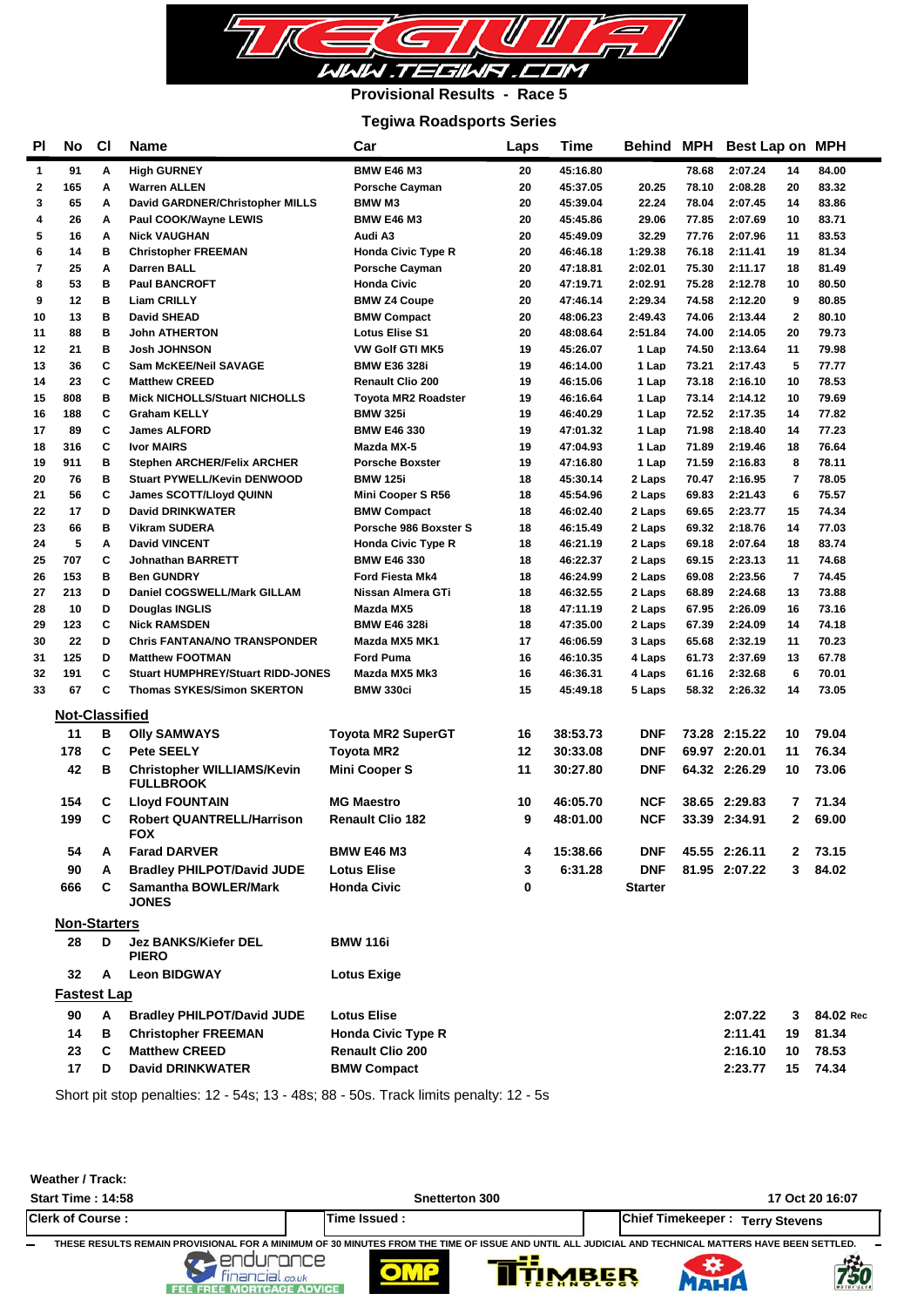# Lap Chart Tegiwa Roadsports Series - Race 5

|    | Lap 1       |    | Lap2          |    | Lap <sub>3</sub> |    | Lap 4          |    | Lap <sub>5</sub> |    | Lap <sub>6</sub> |    | Lap <sub>7</sub> |    | Lap <sub>8</sub> |    | Lap <sub>9</sub> |    | Lap10           |
|----|-------------|----|---------------|----|------------------|----|----------------|----|------------------|----|------------------|----|------------------|----|------------------|----|------------------|----|-----------------|
| No | Time        | No | Time          | No | Time             | No | Time           | No | Time             | No | <b>Time</b>      | No | Time             | No | Time             | No | Time             | No | Time            |
|    |             |    |               |    |                  |    |                |    |                  |    |                  |    |                  |    |                  |    |                  |    |                 |
|    | 91 2:12.74  |    | 91 4:21.04    |    | 91 6:29.61       |    | 91 8:42.50     |    | 91 10:52.47      |    | 91 13:03.29      |    | 91 15:13.23      |    | 91 17:21.75      |    | 16 19:48.22      |    | 16 21:57.03     |
|    | 16 2:15.73  |    | 90 4:24.06    |    | 90 6:31.28       |    | 125 8:53.89 *1 |    | 22 10:53.48 *1   |    | 707 13:04.15 *1  |    | 10 15:23.22 *1   |    | 76 17:21.83 *1   |    | 26 19:49.73      |    | 26 21:57.42     |
|    | 90 2:15.93  |    | 16 4:26.01    |    | 16 6:35.91       | 65 | 8:55.57        |    | 65 11:07.75      |    | 54 13:08.99 *3   |    | 16 15:28.09      |    | 153 17:28.59 *1  |    | 10 19:51.00 *2   |    | 125 22:04.54 *3 |
|    | 5 2:17.96   |    | 65 4:26.36    |    | 65 6:36.42       |    | 165 8:56.30    |    | 16 11:08.65      |    | 16 13:18.42      |    | 66 15:28.36 *1   |    | 17 17:35.89 *1   |    | 153 19:52.55 *1  |    | 5 22:06.49      |
|    | 65 2:18.16  | 5  | 4:29.51       |    | 165 6:40.52      | 16 | 8:56.85        |    | 165 11:09.66     |    | 65 13:18.63      |    | 707 15:29.35 *1  |    | 213 17:37.25 *1  |    | 5 19:55.50       |    | 707 22:08.14 *2 |
|    | 165 2:18.96 |    | 165 4:29.85   | 5  | 6:41.68          | 5  | 8:59.81        |    | 5 11:11.80       |    | 165 13:22.15     |    | 165 15:32.92     |    | 16 17:38.33      |    | 17 20:01.77 *1   |    | 154 22:17.17 *7 |
|    | 13 2:21.11  |    | 13 4:34.55    | 13 | 6:48.54          | 26 | 9:05.97        |    | 26 11:16.43      |    | 42 13:22.53 *1   |    | 5 15:33.20       |    | 26 17:41.50      |    | 213 20:02.97 *1  |    | 10 22:22.31 *2  |
|    | 25 2:21.80  |    | 12 4:37.05    | 53 | 6:53.47          | 13 | 9:08.47        |    | 13 11:27.98      |    | 5 13:22.81       |    | 26 15:33.46      |    | 5 17:45.28       |    | 66 20:16.22 *1   |    | 17 22:25.61 *1  |
|    | 12 2:23.12  |    | 53 4:39.08    |    | 26 6:54.09       | 53 | 9:13.49        |    | 12 11:28.68      |    | 123 13:24.33 *1  |    | 54 15:38.66 *3   |    | 66 17:52.02 *1   |    | 12 20:23.08      |    | 12 22:35.97     |
|    | 53 2:24.71  |    | 14 4:39.87    |    | 12 6:54.19       | 12 | 9:13.58        |    | 14 11:29.56      |    | 26 13:24.45      |    | 123 15:54.28 *1  |    | 707 17:53.16 *1  |    | 14 20:23.62      |    | 14 22:36.56     |
|    | 14 2:25.48  |    | 25 4:40.79    | 14 | 6:56.59          | 14 | 9:14.05        |    | 53 11:29.88      |    | 191 13:26.05 *1  |    | 14 15:55.28      |    | 14 18:10.04      |    | 53 20:29.77      |    | 66 22:41.50 *1  |
|    | 21 2:28.85  |    | 26 4:44.53    | 25 | 6:57.20          | 11 | 9:27.22        |    | 125 11:43.21 *1  |    | 22 13:28.83 *1   |    | 42 15:56.23 *1   |    | 21 18:10.70 *1   |    | 13 20:30.94      |    | 53 22:42.55     |
|    | 11 2:28.87  |    | 11 4:47.89    |    | 11 7:06.33       | 25 | 9:30.53        |    | 25 11:45.38      |    | 67 13:33.90 *3   |    | 12 15:56.35      |    | 12 18:10.88      |    | 25 20:31.13 *1   |    | 25 22:47.09 *1  |
|    | 188 2:30.91 |    | 21 4:53.66    |    | 88 7:12.60       | 21 | 9:32.51        |    | 11 11:45.69      |    | 12 13:42.43      |    | 191 15:58.73 *1  |    | 53 18:16.24      |    | 11 20:32.26 *1   |    | 11 22:51.25 *1  |
|    | 36 2:31.64  | 88 | 4:53.92       |    | 21 7:13.07       | 88 | 9:33.82        |    | 21 11:48.28      |    | 14 13:42.85      |    | 53 16:01.06      |    | 13 18:16.97      |    | 21 20:38.18 *1   |    | 21 22:55.51 *1  |
|    | 88 2:31.79  | 36 | 4:55.04       |    | 36 7:14.42       | 36 | 9:35.41        |    | 88 11:51.51      |    | 13 13:45.41      |    | 13 16:01.71      |    | 42 18:30.17 *1   |    | 23 20:49.82 *1   |    | 42 22:59.51 *2  |
|    | 56 2:33.08  |    | 56 4:55.33    |    | 23 7:17.38       | 23 | 9:36.38        |    | 36 11:52.84      |    | 53 13:46.16      |    | 22 16:02.85 *1   |    | 191 18:31.98 *1  |    | 88 20:54.88      |    | 36 23:00.49 *1  |
|    | 26 2:35.99  |    | 23 4:58.35    |    | 56 7:17.96       | 56 | 9:39.84        |    | 23 11:56.22      |    | 25 13:59.32      |    | 67 16:07.27 *3   |    | 67 18:36.70 *3   |    | 808 21:03.79     |    | 88 23:10.09     |
|    | 23 2:37.81  |    | 188 4:58.87   |    | 188 7:23.43      |    | 808 9:44.27    |    | 808 12:00.20     |    | 11 14:02.72      |    | 25 16:13.55      |    | 22 18:37.35 *1   |    | 191 21:04.95 *1  |    | 23 23:11.58 *1  |
|    | 89 2:41.63  |    | 808 5:02.69   |    | 808 7:25.49      |    | 188 9:46.30    |    | 56 12:03.29      |    | 21 14:03.03      |    | 11 16:20.13      |    | 88 18:39.23      |    | 188 21:12.37 *1  |    | 808 23:17.91    |
|    | 316 2:45.25 |    | 89 5:04.57    |    | 89 7:27.73       | 89 | 9:50.88        |    | 188 12:07.33     |    | 88 14:08.95      |    | 88 16:24.22      |    | 123 18:42.08 *1  |    | 123 21:12.81 *1  |    | 56 23:22.81 *1  |
|    | 178 2:45.28 |    | 178 5:09.18   |    | 178 7:31.39      |    | 178 9:54.05    |    | 89 12:12.88      |    | 36 14:10.54      |    | 36 16:28.13      |    | 36 18:45.76      |    | 22 21:13.68 *1   |    | 178 23:26.77 *1 |
|    | 808 2:45.43 |    | 316 5:09.90   |    | 316 7:32.81      |    | 316 9:55.85    |    | 178 12:15.47     |    | 808 14:14.78     |    | 808 16:30.15     |    | 808 18:45.90     |    | 67 21:21.71 *3   |    | 188 23:31.36 *1 |
|    | 199 2:46.11 |    | 54 5:17.57 *1 |    | 54 7:43.68 *1    |    | 911 10:06.27   |    | 316 12:16.36     |    | 23 14:14.96      |    | 23 16:33.22      |    | 188 18:49.12 *1  |    | 89 21:30.95      |    | 911 23:36.33 *1 |
|    | 153 2:46.92 |    | 153 5:19.23   |    | 911 7:47.16      |    | 153 10:13.88   |    | 911 12:26.95     |    | 56 14:24.72      |    | 56 16:46.22      |    | 56 19:09.42      |    | 91 21:32.45      |    | 123 23:39.17 *1 |
|    | 66 2:51.50  |    | 199 5:21.02   |    | 153 7:47.18      |    | 17 10:18.93    |    | 153 12:40.11     |    | 188 14:27.74     |    | 89 16:53.29      |    | 89 19:12.03      |    | 316 21:39.89     |    | 91 23:47.19     |
|    | 67 2:52.23  |    | 17 5:22.44    |    | 17 7:52.32       |    | 213 10:21.36   |    | 17 12:44.36      |    | 125 14:29.99 *1  |    | 178 16:56.91     |    | 178 19:17.22     |    | 65 21:43.03      |    | 65 23:50.86     |
|    | 17 2:52.89  |    | 10 5:24.46    |    | 10 7:52.82       |    | 10 10:23.52    |    | 76 12:45.37      |    | 89 14:33.09      |    | 316 16:57.60     |    | 316 19:19.98     |    | 165 21:44.50     |    | 67 23:52.12 *3  |
|    | 10 2:53.01  |    | 911 5:24.47   |    | 213 7:53.46      |    | 76 10:26.90    |    | 213 12:47.08     |    | 178 14:36.22     |    | 911 17:04.62     |    | 911 19:21.45     |    | 76 21:45.85 *1   |    | 89 23:52.22     |
|    | 213 2:53.19 |    | 213 5:24.68   |    | 707 8:03.92      |    | 707 10:33.88   |    | 10 12:53.31      |    | 316 14:37.07     |    | 125 17:15.62 *1  |    | 165 19:32.28     |    |                  |    | 165 23:53.59    |
|    | 123 2:55.68 |    | 707 5:26.83   |    | 76 8:05.12       |    | 66 10:36.30    |    | 66 13:02.56      |    | 911 14:45.47     |    | 65 17:19.88      |    | 65 19:33.81      |    |                  |    | 316 24:02.00    |
|    | 707 2:57.13 |    | 123 5:30.12   |    | 66 8:07.93       |    | 42 10:48.22    |    |                  |    | 76 15:04.88      |    |                  |    |                  |    |                  |    |                 |
|    | 911 2:57.44 |    | 66 5:34.31    |    | 123 8:10.22      |    | 123 10:48.27   |    |                  |    | 153 15:05.03     |    |                  |    |                  |    |                  |    |                 |
|    | 154 2:58.69 |    | 191 5:35.62   |    | 42 8:14.34       |    | 191 10:51.81   |    |                  |    | 17 15:10.38      |    |                  |    |                  |    |                  |    |                 |
|    | 191 2:59.22 |    | 67 5:35.78    |    | 191 8:16.43      |    |                |    |                  |    | 213 15:12.00     |    |                  |    |                  |    |                  |    |                 |
|    | 42 2:59.79  |    | 76 5:35.94    |    | 22 8:17.67       |    |                |    |                  |    |                  |    |                  |    |                  |    |                  |    |                 |
|    | 22 3:00.79  |    | 42 5:36.40    |    |                  |    |                |    |                  |    |                  |    |                  |    |                  |    |                  |    |                 |
|    | 76 3:02.19  |    | 22 5:38.61    |    |                  |    |                |    |                  |    |                  |    |                  |    |                  |    |                  |    |                 |
|    | 125 3:10.81 |    | 154 5:45.35   |    |                  |    |                |    |                  |    |                  |    |                  |    |                  |    |                  |    |                 |
|    |             |    | 125 5:56.69   |    |                  |    |                |    |                  |    |                  |    |                  |    |                  |    |                  |    |                 |
|    |             |    |               |    |                  |    |                |    |                  |    |                  |    |                  |    |                  |    |                  |    |                 |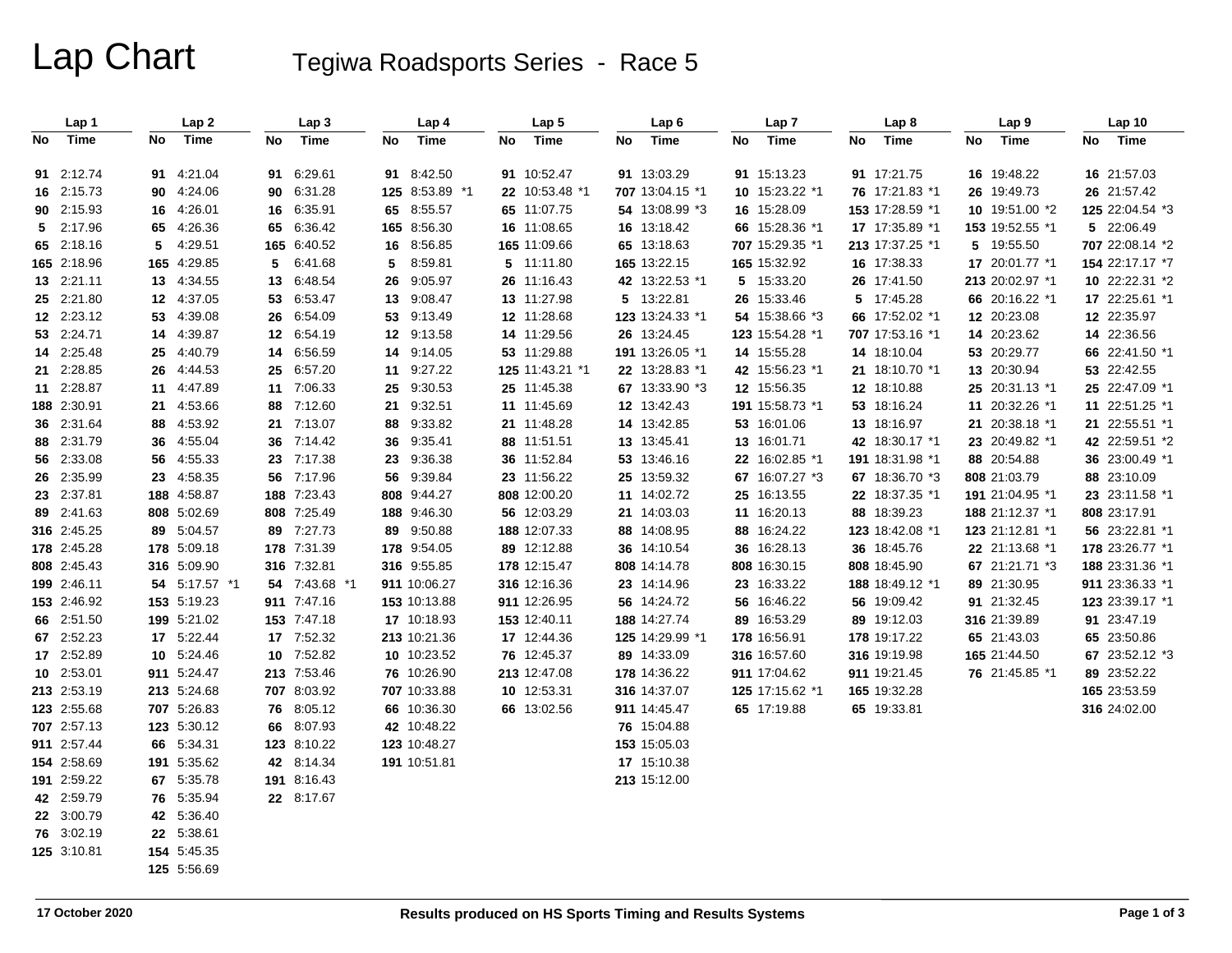# Lap Chart Tegiwa Roadsports Series - Race 5

| Lap 11          | Lap 12          | Lap <sub>13</sub> | Lap 14           | Lap 15           | Lap 16          | Lap 17           | Lap <sub>18</sub> | Lap 19           | Lap 20           |
|-----------------|-----------------|-------------------|------------------|------------------|-----------------|------------------|-------------------|------------------|------------------|
| No Time         | Time<br>No      | Time<br>No        | Time<br>No       | Time<br>No       | Time<br>No      | Time<br>No       | Time<br>No        | Time<br>No       | Time<br>No       |
| 16 24:04.99     | 26 26:14.86     | 26 30:14.92       | 91 32:22.19      | 91 34:31.09      | 91 36:39.91     | 91 38:49.01      | 91 40:58.31       | 91 43:09.15      | 91 45:16.80      |
| 26 24:05.46     | 67 26:21.20 *4  | 91 30:14.95       | 36 32:22.63 *1   | 65 34:32.50      | 707 36:40.27 *2 | 11 38:53.73 *1   | 22 40:59.85 *3    | 21 43:11.18 *1   | 21 45:26.07 *1   |
| 5 24:15.18      | 316 26:22.80 *1 | 808 30:15.19 *1   | 65 32:23.58      | 23 34:38.25 *1   | 153 36:40.76 *2 | 65 38:58.23      | 154 41:01.08 *10  | 76 43:13.00 *2   | 76 45:30.14 *2   |
| 76 24:17.28 *2  | 76 26:38.58 *2  | 65 30:16.13       | 26 32:33.76      | 36 34:41.68 *1   | 65 36:40.82     | 165 39:09.02     | 17 41:09.86 *2    | 67 43:22.86 *5   | 165 45:37.05     |
| 153 24:21.41 *2 | 153 26:51.08 *2 | 89 30:25.79 *1    | 808 32:34.50 *1  | 26 34:46.98      | 213 36:50.56 *2 | 707 39:09.18 *2  | 65 41:16.23       | 56 43:23.14 *2   | 65 45:39.04      |
| 213 24:35.09 *2 | 88 26:54.11 *1  | 165 30:27.51      | 165 32:37.57     | 165 34:47.33     | 23 36:55.30 *1  | 153 39:09.59 *2  | 165 41:17.66      | 165 43:28.77     | 26 45:45.86      |
| 707 24:37.84 *2 | 53 26:56.30 *1  | 42 30:27.80 *2    | 16 32:46.10      | 10 34:48.53 *2   | 26 36:57.40     | 26 39:10.32      | 26 41:21.84       | 65 43:28.82      | 16 45:49.09      |
| 13 24:37.95 *1  | 13 26:57.48 *1  | 188 30:31.18 *1   | 89 32:46.85 *1   | 191 34:49.13 *3  | 165 36:57.57    | 66 39:12.14 *2   | 16 41:25.29       | 125 43:30.64 *4  | 67 45:49.18 *5   |
| 12 24:49.66     | 12 27:02.56     | 123 30:31.22 *2   | 188 32:49.32 *1  | 808 34:51.05 *1  | 36 37:00.06 *1  | 23 39:13.66 *1   | 707 41:33.14 *2   | 22 43:33.40 *3   | 56 45:54.96 *2   |
| 10 24:50.53 *2  | 707 27:02.67 *2 | 316 30:31.92 *1   | 125 32:54.03 *3  | 16 34:55.81      | 16 37:05.72     | 16 39:15.43      | 66 41:33.46 *2    | 154 43:33.73 *10 | 17 46:02.40 *2   |
| 14 24:50.76     | 213 27:05.83 *2 | 178 30:33.08 *1   | 316 32:56.76 *1  | 89 35:05.25 *1   | 808 37:09.49 *1 | 199 39:16.05 *11 | 23 41:34.75 *1    | 26 43:34.12      | 154 46:05.70 *10 |
| 17 24:52.01 *1  | 66 27:06.69 *2  | 5 30:34.62        | 123 32:57.93 *2  | 188 35:06.67 *1  | 10 37:17.49 *2  | 213 39:16.39 *2  | 36 41:35.79 *1    | 17 43:34.15 *2   | 22 46:06.59 *3   |
| 125 24:52.12 *3 | 25 27:16.14 *1  | 16 30:35.06       | 56 33:15.62 *1   | 316 35:17.44 *1  | 89 37:24.64 *1  | 36 39:18.19 *1   | 153 41:36.12 *2   | 16 43:37.13      | 125 46:10.35 *4  |
| 25 25:02.11 *1  | 10 27:17.87 *2  | 22 30:45.12 *2    | 911 33:16.09 *1  | 123 35:23.41 *2  | 188 37:25.25 *1 | 808 39:26.71 *1  | 213 41:41.50 *2   | 191 43:42.65 *4  | 36 46:14.00 *1   |
| 11 25:06.47 *1  | 11 27:21.80 *1  | 56 30:50.25 *1    | 22 33:19.58 *2   | 125 35:35.10 *3  | 5 37:39.78 *2   | 188 39:44.38 *1  | 808 41:43.45 *1   | 66 43:54.32 *2   | 23 46:15.06 *1   |
| 21 25:09.81 *1  | 21 27:23.45 *1  | 911 30:54.31 *1   | 12 33:22.39      | 12 35:36.96      | 316 37:41.63 *1 | 89 39:45.33 *1   | 188 42:03.09 *1   | 36 43:55.66 *1   | 66 46:15.49 *2   |
| 36 25:24.91 *1  | 125 27:33.10 *3 | 154 30:57.35 *8   | 199 33:24.07 *10 | 911 35:38.21 *1  | 191 37:46.39 *3 | 10 39:46.62 *2   | 5 42:04.55 *2     | 23 43:55.67 *1   | 808 46:16.64 *1  |
| 23 25:27.68 *1  | 36 27:44.92 *1  | 67 31:02.79 *4    | 14 33:27.95      | 14 35:42.56      | 123 37:47.50 *2 | 5 39:55.83 *2    | 89 42:05.24 *1    | 707 43:58.47 *2  | 5 46:21.19 *2    |
| 42 25:33.36 *2  | 23 27:45.38 *1  | 12 31:04.78       | 67 33:34.67 *4   | 56 35:45.63 *1   | 12 37:51.83     | 316 40:03.17 *1  | 199 42:09.80 *11  | 808 44:00.25 *1  | 707 46:22.37 *2  |
| 22 25:35.65 *2  | 808 27:52.33 *1 | 14 31:14.02       | 76 33:42.05 *1   | 22 35:53.49 *2   | 14 37:56.06     | 12 40:05.57      | 10 42:12.71 *2    | 153 44:01.42 *2  | 153 46:24.99 *2  |
| 191 25:44.02 *2 | 123 27:58.84 *2 | 76 31:22.58 *1    | 13 33:43.01      | 154 35:58.55 *9  | 911 37:59.23 *1 | 14 40:09.52      | 12 42:19.15       | 213 44:07.82 *2  | 213 46:32.55 *2  |
| 188 25:51.18 *1 | 42 27:59.65 *2  | 13 31:28.87       | 88 33:43.35      | 13 35:59.05      | 125 38:12.79 *3 | 123 40:13.24 *2  | 14 42:22.45       | 5 44:13.55 *2    | 191 46:36.31 *4  |
| 178 25:52.66 *1 | 89 28:01.60 *1  | 88 31:29.18       | 53 33:50.16      | 88 35:59.29      | 13 38:15.18     | 911 40:18.87 *1  | 316 42:24.45 *1   | 188 44:21.48 *1  | 188 46:40.29 *1  |
| 91 25:55.92     | 91 28:03.80     | 17 31:31.70 *1    | 25 33:55.99      | 67 36:01.00 *4   | 88 38:15.52     | 13 40:33.11      | 911 42:37.43 *1   | 89 44:29.75 *1   | 14 46:46.18      |
| 56 25:57.19 *1  | 65 28:07.82     | 53 31:35.62       | 17 33:56.40 *1   | 76 36:01.23 *1   | 56 38:16.32 *1  | 88 40:33.77      | 123 42:39.31 *2   | 12 44:32.80      | 89 47:01.32 *1   |
| 65 25:58.77     | 188 28:11.52 *1 | 25 31:43.60       | 21 34:09.58      | 53 36:03.92      | 53 38:21.33     | 53 40:34.32      | 13 42:47.90       | 14 44:33.86      | 316 47:04.93 *1  |
| 165 26:05.67    | 178 28:12.67 *1 | 153 31:45.95 *1   | 11 34:11.73      | 25 36:07.93      | 22 38:26.73 *2  | 25 40:42.32      | 88 42:48.42       | 10 44:40.45 *2   | 10 47:11.19 *2   |
| 911 26:08.02 *1 | 22 28:12.93 *2  | 191 31:46.04 *2   | 153 34:13.79 *1  | 17 36:21.30 *1   | 25 38:27.90     | 191 40:44.81 *3  | 53 42:50.96       | 316 44:43.91 *1  | 911 47:16.80 *1  |
|                 | 165 28:15.56    | 707 31:49.43 *1   | 707 34:16.41 *1  | 199 36:23.47 *10 | 154 38:28.38 *9 | 56 40:49.50 *1   | 25 42:53.49       | 911 44:57.20 *1  | 25 47:18.81      |
|                 | 154 28:20.01 *8 | 21 31:55.02       | 66 34:18.53 *1   | 21 36:24.13      | 67 38:28.93 *4  | 125 40:52.49 *3  |                   | 199 45:03.32 *11 | 53 47:19.71      |
|                 | 5 28:20.98      | 11 31:55.58       | 213 34:23.90 *1  | 11 36:29.77      | 76 38:34.35 *1  | 76 40:53.79 *1   |                   | 13 45:03.61      | 123 47:35.00 *2  |
|                 | 16 28:23.85     | 66 31:57.18 *1    |                  | 66 36:37.29 *1   | 21 38:38.72     | 21 40:54.91      |                   | 88 45:04.59      | 12 47:46.14      |
|                 | 56 28:24.58 *1  | 213 31:59.22 *1   |                  |                  | 17 38:45.07 *1  | 67 40:56.54 *4   |                   | 25 45:05.32      | 199 48:01.00 *11 |
|                 | 911 28:32.30 *1 | 10 32:17.56 *1    |                  |                  |                 |                  |                   | 53 45:05.33      | 13 48:06.23      |
|                 | 191 28:46.47 *2 | 23 32:19.67       |                  |                  |                 |                  |                   | 123 45:05.56 *2  | 88 48:08.64      |
|                 | 199 28:53.61 *9 |                   |                  |                  |                 |                  |                   |                  |                  |
|                 | 14 28:55.77     |                   |                  |                  |                 |                  |                   |                  |                  |
|                 | 76 29:01.55 *1  |                   |                  |                  |                 |                  |                   |                  |                  |
|                 | 17 29:04.91 *1  |                   |                  |                  |                 |                  |                   |                  |                  |
|                 | 13 29:12.84     |                   |                  |                  |                 |                  |                   |                  |                  |
|                 | 88 29:13.48     |                   |                  |                  |                 |                  |                   |                  |                  |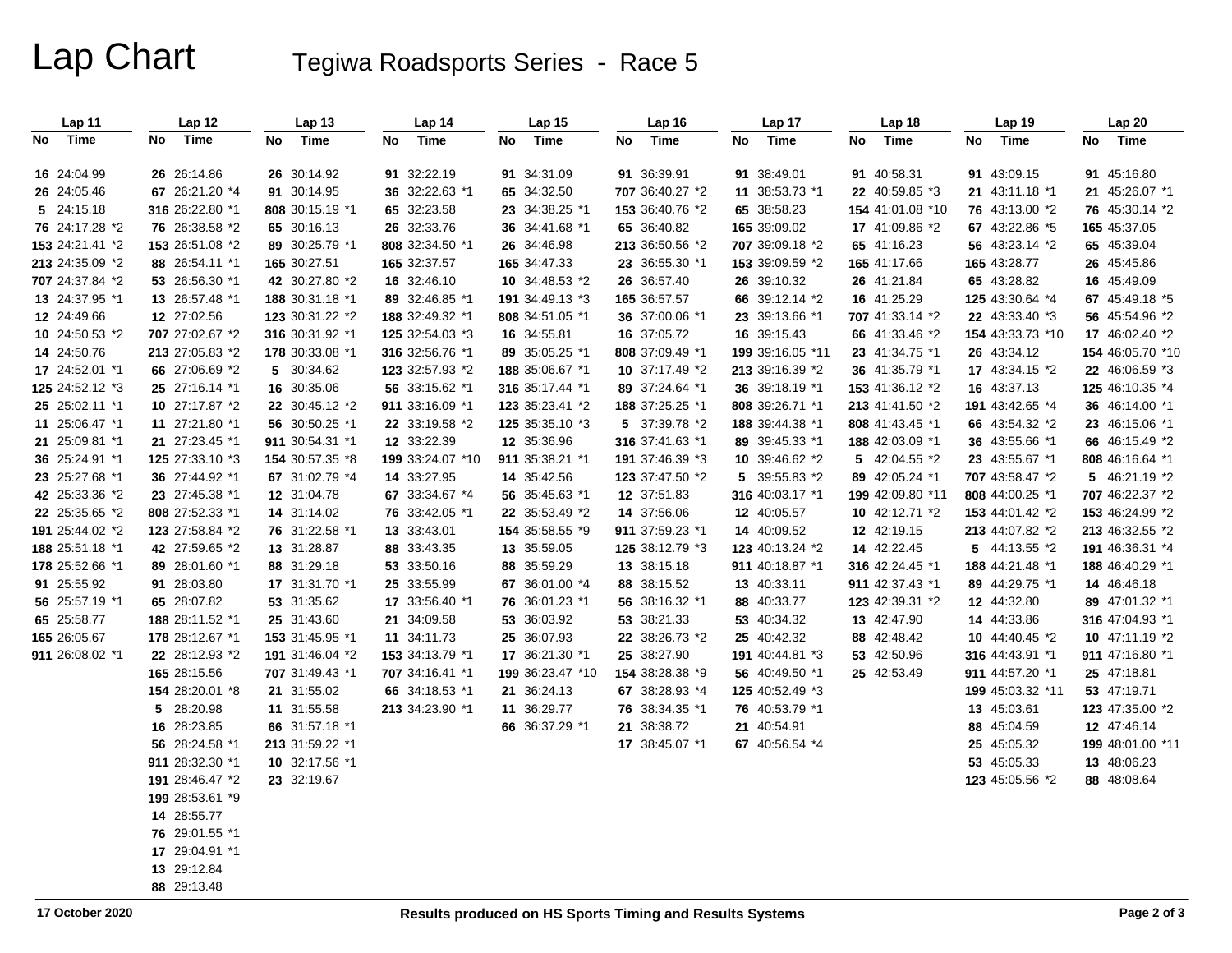| 153 29:18.47 *1 |  |
|-----------------|--|
| 53 29:18.53     |  |
| 707 29:25.80 *1 |  |
| 25 29:30.10     |  |
| 213 29:32.69 *1 |  |
| 66 29:33.28 *1  |  |
| 11 29:38.19     |  |
| 21 29:38.53     |  |
| 10 29:50.16 *1  |  |
| 23 30:02.70     |  |
| 36 30:03.70     |  |

**125** 30:13.86 \*2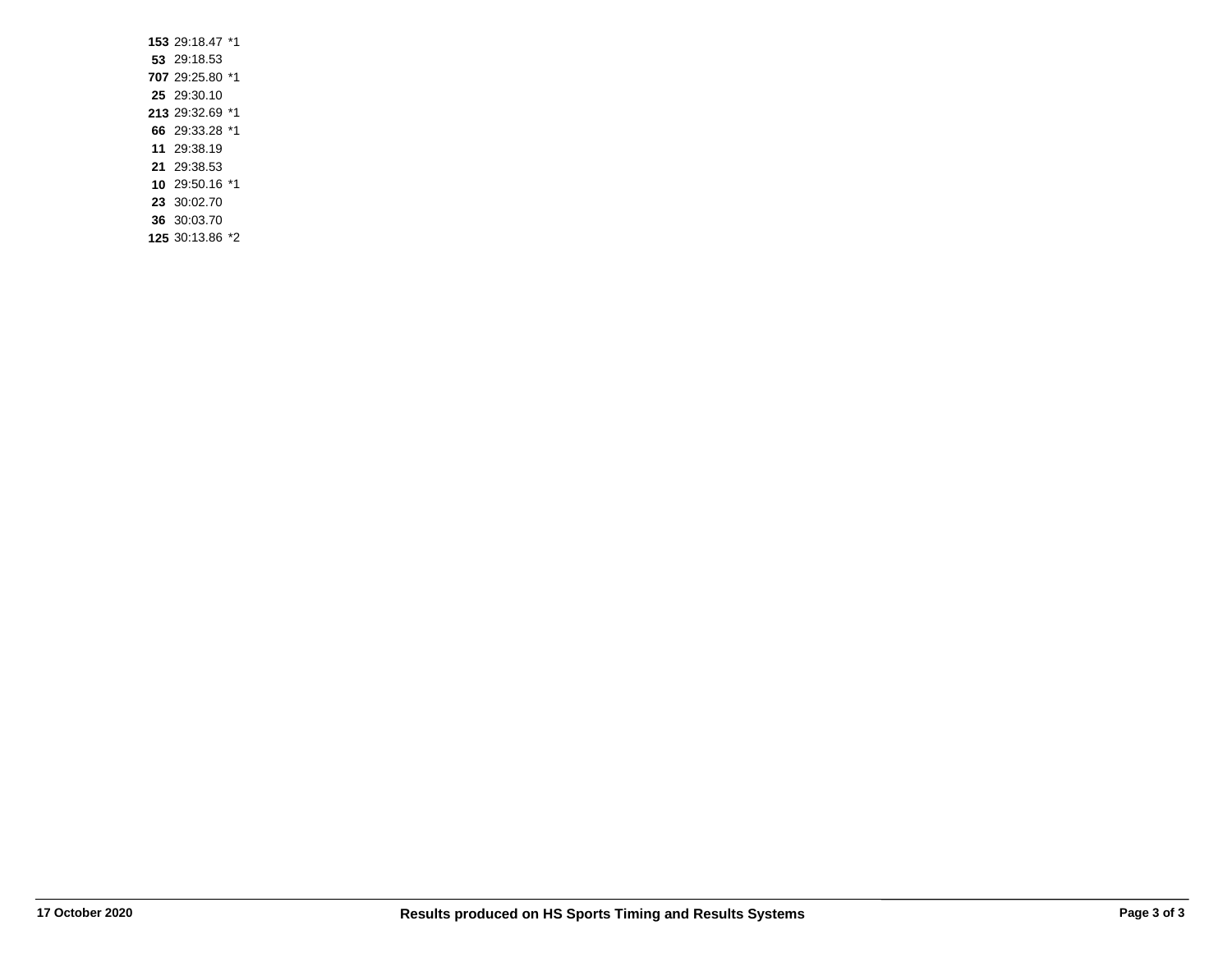# **Tegiwa Roadsports Series**

### **LAP TIMES - Race 5**

| 5               | <b>David VINCENT</b>       |                                                                 |                |                         |                           |                 |                            |                         |                                             |                |                 |  |  |  |
|-----------------|----------------------------|-----------------------------------------------------------------|----------------|-------------------------|---------------------------|-----------------|----------------------------|-------------------------|---------------------------------------------|----------------|-----------------|--|--|--|
|                 | Lap                        | $\sim$ 1                                                        | 2 <sup>1</sup> | 3 <sup>1</sup>          | $\overline{\mathbf{4}}$   | 5 <sub>5</sub>  | 6                          | $\mathbf{7}$            | 8                                           | 9              | 10              |  |  |  |
|                 | $1 \quad$                  | 2:15.31                                                         | 2:11.55        | 2:12.17                 | 2:18.13                   | 2:11.99         | 2:11.01                    | 2:10.39                 | 2:12.08                                     | 2:10.22        | 2:10.99         |  |  |  |
|                 | 11                         | 2:08.69                                                         | 4:05.80        | 2:13.64                 | 7:05.16                   | 2:16.05         | 2:08.72                    | 2:09.00                 | 2:07.64                                     |                |                 |  |  |  |
| 10              | <b>Douglas INGLIS</b>      |                                                                 |                |                         |                           |                 |                            |                         |                                             |                |                 |  |  |  |
|                 | Lap                        | $\sim$ 1                                                        | 2 <sup>1</sup> | $\mathbf{3}$            | $\overline{4}$            | 5 <sup>5</sup>  | $6\phantom{1}$             | $\overline{7}$          | 8                                           | $\overline{9}$ | 10 <sub>1</sub> |  |  |  |
|                 | $1 \quad \Box$             | 2:39.53                                                         | 2:31.45        | 2:28.36                 | 2:30.70                   | 2:29.79         | 2:29.91                    | 4:27.78                 | 2:31.31                                     | 2:28.22        | 2:27.34         |  |  |  |
|                 | 11                         | 2:32.29                                                         | 2:27.40        | 2:30.97                 | 2:28.96                   | 2:29.13         | 2:26.09                    | 2:27.74                 | 2:30.74                                     |                |                 |  |  |  |
| 11              |                            | <b>Olly SAMWAYS</b>                                             |                |                         |                           |                 |                            |                         |                                             |                |                 |  |  |  |
|                 | Lap                        | $\sim$ 1                                                        | 2 <sup>1</sup> | $\overline{\mathbf{3}}$ | $\overline{\mathbf{4}}$   | 5 <sub>5</sub>  | $\overline{\phantom{0}}$ 6 | $\mathbf{7}$            | 8                                           | 9              | 10              |  |  |  |
|                 | $1 \quad$                  | 2:24.75                                                         | 2:19.02        | 2:18.44                 | 2:20.89                   | 2:18.47         | 2:17.03                    | 2:17.41                 | 4:12.13                                     | 2:18.99        | 2:15.22         |  |  |  |
|                 | 11                         | 2:15.33                                                         | 2:16.39        | 2:17.39                 | 2:16.15                   | 2:18.04         | 2:23.96                    |                         |                                             |                |                 |  |  |  |
| 12              |                            | <b>Liam CRILLY</b>                                              |                |                         |                           |                 |                            |                         |                                             |                |                 |  |  |  |
|                 | Lap                        | $\sim$ 1                                                        | 2 <sup>7</sup> | $\mathbf{3}$            | $\overline{4}$            | 5 <sup>5</sup>  | $6^{\circ}$                | $\mathbf{7}$            | 8                                           | $\overline{9}$ | 10              |  |  |  |
|                 |                            | 12:20.03                                                        | 2:13.93        | 2:17.14                 | 2:19.39                   | 2:15.10         | 2:13.75                    | 2:13.92                 | 2:14.53                                     | 2:12.20        | 2:12.89         |  |  |  |
|                 | 11                         | 2:13.69                                                         | 2:12.90        | 4:02.22                 | 2:17.61                   | 2:14.57         | 2:14.87                    | 2:13.74                 | 2:13.58                                     | 2:13.65        | 2:14.34         |  |  |  |
| 13              | <b>David SHEAD</b>         |                                                                 |                |                         |                           |                 |                            |                         |                                             |                |                 |  |  |  |
|                 | Lap                        | $\sim$ 1                                                        | $\mathbf{2}$   | $\overline{\mathbf{3}}$ | $\overline{4}$            | 5 <sup>5</sup>  | $\overline{\phantom{0}}$ 6 | $\mathbf{7}$            | 8                                           | $\overline{9}$ | $\overline{10}$ |  |  |  |
|                 | $1 \quad$                  | 2:17.05                                                         | 2:13.44        | 2:13.99                 | 2:19.93                   | 2:19.51         | 2:17.43                    | 2:16.30                 | 2:15.26                                     | 2:13.97        | 4:07.01         |  |  |  |
|                 | 11                         | 2:19.53                                                         | 2:15.36        | 2:16.03                 | 2:14.14                   | 2:16.04         | 2:16.13                    | 2:17.93                 | 2:14.79                                     | 2:15.71        | 2:14.62         |  |  |  |
| 14              | <b>Christopher FREEMAN</b> |                                                                 |                |                         |                           |                 |                            |                         |                                             |                |                 |  |  |  |
|                 | Lap                        | $\sim$ 1                                                        | 2 <sup>1</sup> | $\mathbf{3}$            | $\overline{4}$            | 5 <sup>5</sup>  | 6                          | $\mathbf{7}$            | 8                                           | $\overline{9}$ | 10              |  |  |  |
|                 | $1 \quad \Box$             | 2:21.10                                                         | 2:14.39        | 2:16.72                 | 2:17.46                   | 2:15.51         | 2:13.29                    | 2:12.43                 | 2:14.76                                     | 2:13.58        | 2:12.94         |  |  |  |
|                 | 11                         | 2:14.20                                                         | 4:05.01        | 2:18.25                 | 2:13.93                   | 2:14.61         | 2:13.50                    | 2:13.46                 | 2:12.93                                     | 2:11.41        | 2:12.32         |  |  |  |
| 16              | <b>Nick VAUGHAN</b>        |                                                                 |                |                         |                           |                 |                            |                         |                                             |                |                 |  |  |  |
|                 | Lap                        | 1.                                                              | $\overline{2}$ | $\mathbf{3}$            | $\overline{4}$            | 5               | 6                          | $\overline{7}$          | 8                                           | 9              | 10 <sup>°</sup> |  |  |  |
|                 | $1 \quad \Box$             | 2:13.30                                                         | 2:10.28        | 2:09.90                 | 2:20.94                   | 2:11.80         | 2:09.77                    | 2:09.67                 | 2:10.24                                     | 2:09.89        | 2:08.81         |  |  |  |
|                 | 11                         | 2:07.96                                                         | 4:18.86        |                         | 2:11.21  2:11.04          | 2:09.71         |                            |                         | 2:09.86                                     | 2:11.84        | 2:11.96         |  |  |  |
| 17 <sup>1</sup> |                            | <b>David DRINKWATER</b>                                         |                |                         |                           |                 |                            |                         |                                             |                |                 |  |  |  |
|                 |                            | Lap 1 2 3 4 5 6 7 8 9 10                                        |                |                         |                           |                 |                            |                         |                                             |                |                 |  |  |  |
|                 |                            | 1 2:39.18 2:29.55                                               |                | 2:29.88                 |                           | 2:26.61 2:25.43 |                            |                         | 2:26.02 2:25.51 2:25.88                     |                | 2:23.84 2:26.40 |  |  |  |
|                 |                            | 11  4:12.90  2:26.79  2:24.70  2:24.90  2:23.77                 |                |                         |                           |                 |                            | 2:24.79 2:24.29 2:28.25 |                                             |                |                 |  |  |  |
| 21              |                            | <b>Josh JOHNSON</b>                                             |                |                         |                           |                 |                            |                         |                                             |                |                 |  |  |  |
|                 | Lap                        | 1 2 3 4 5 6 7 8 9 10                                            |                |                         |                           |                 |                            |                         |                                             |                |                 |  |  |  |
|                 |                            | 2:23.27 2:24.81 2:19.41 2:19.44 2:15.77 2:14.75 4:07.67 2:27.48 |                |                         |                           |                 |                            |                         |                                             | 2:17.33        | 2:14.30         |  |  |  |
|                 |                            | 11 2:13.64 2:15.08                                              |                |                         | 2:16.49  2:14.56  2:14.55 |                 |                            | 2:14.59 2:16.19         | 2:16.27                                     | 2:14.89        |                 |  |  |  |
| 22              |                            | <b>Chris FANTANA</b>                                            |                |                         |                           |                 |                            |                         |                                             |                |                 |  |  |  |
|                 |                            | Lap 1 2 3 4 5 6 7 8 9 10                                        |                |                         |                           |                 |                            |                         |                                             |                |                 |  |  |  |
|                 |                            | 1 2:42.50 2:37.82                                               |                | 2:39.06                 |                           | 2:35.81 2:35.35 |                            |                         | 2:34.02  2:34.50  2:36.33  4:21.97  2:37.28 |                |                 |  |  |  |
|                 |                            | 11 2:32.19 2:34.46                                              |                | 2:33.91                 |                           | 2:33.24 2:33.12 |                            | 2:33.55 2:33.19         |                                             |                |                 |  |  |  |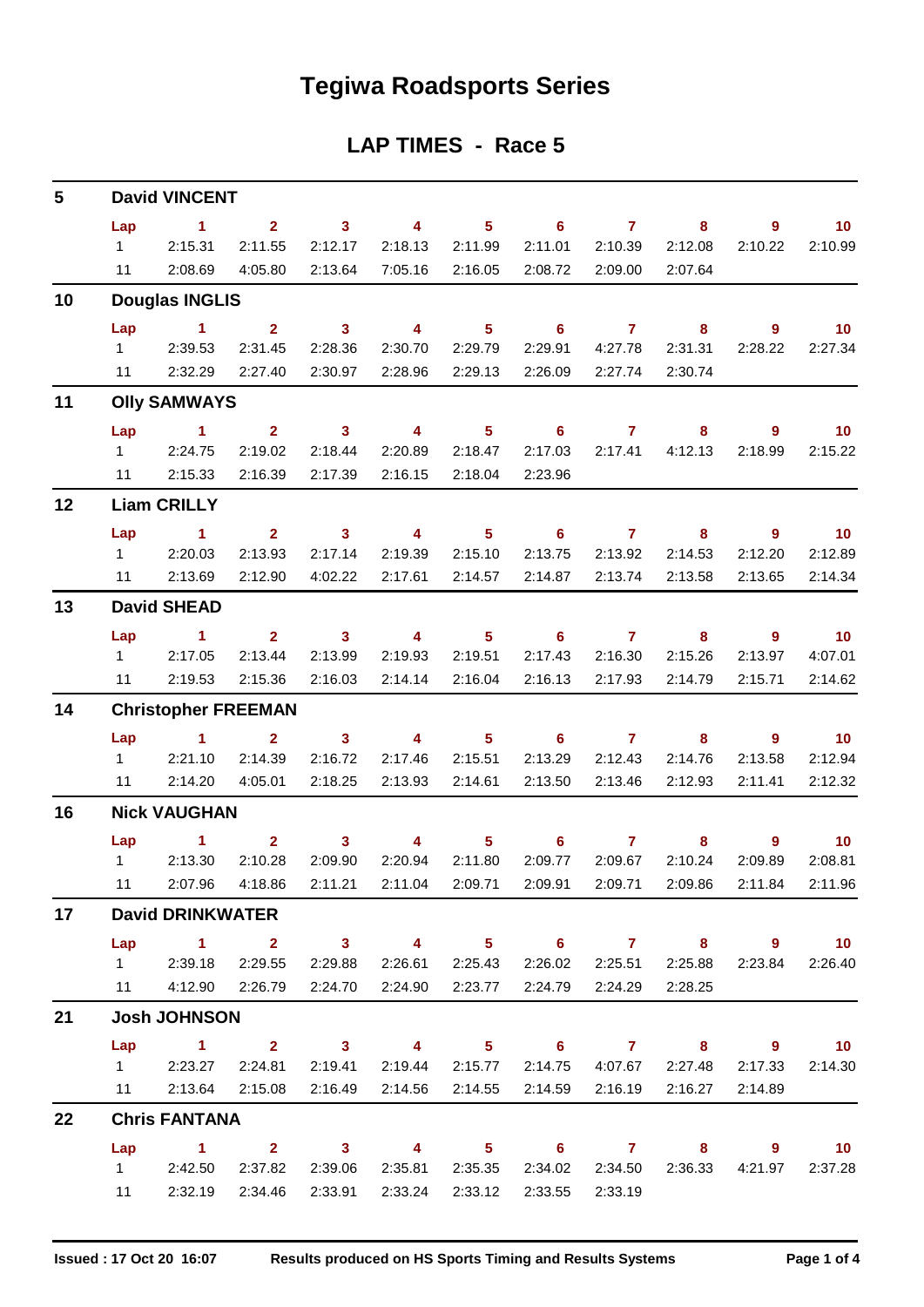| 23 | <b>Matthew CREED</b> |                                                                             |                |                         |                         |                 |                            |                 |                         |                            |                   |  |  |
|----|----------------------|-----------------------------------------------------------------------------|----------------|-------------------------|-------------------------|-----------------|----------------------------|-----------------|-------------------------|----------------------------|-------------------|--|--|
|    | Lap                  | $\sim$ 1                                                                    | $\mathbf{2}$   | $\overline{\mathbf{3}}$ |                         |                 | 4 5 6 7                    |                 | 8                       | - 9                        | $\overline{10}$   |  |  |
|    | $1 \quad \Box$       | 2:30.11                                                                     | 2:20.54        | 2:19.03                 | 2:19.00                 | 2:19.84         | 2:18.74                    | 2:18.26         | 4:16.60                 | 2:21.76                    | 2:16.10           |  |  |
|    | 11                   | 2:17.70                                                                     | 2:17.32        | 2:16.97                 | 2:18.58 2:17.05         |                 |                            | 2:18.36 2:21.09 | 2:20.92                 | 2:19.39                    |                   |  |  |
| 25 | <b>Darren BALL</b>   |                                                                             |                |                         |                         |                 |                            |                 |                         |                            |                   |  |  |
|    | Lap                  | $\sim$ 1                                                                    | $2^{\circ}$    | $\sim$ 3                | $\overline{\mathbf{4}}$ | 5 <sub>1</sub>  | $\overline{\phantom{a}}$ 6 | $\overline{7}$  | 8                       | $\overline{\phantom{a}}$ 9 | $\overline{10}$   |  |  |
|    |                      | 12:17.33                                                                    | 2:18.99        | 2:16.41                 | 2:33.33                 | 2:14.85         |                            | 2:13.94 2:14.23 | 4:17.58                 | 2:15.96                    | 2:15.02           |  |  |
|    |                      | 11 2:14.03                                                                  | 2:13.96        | 2:13.50                 | 2:12.39                 | 2:11.94         | 2:19.97                    | 2:14.42         | 2:11.17                 | 2:11.83                    | 2:13.49           |  |  |
| 26 | Paul COOK            |                                                                             |                |                         |                         |                 |                            |                 |                         |                            |                   |  |  |
|    | Lap                  | $\sim$ 1                                                                    |                |                         | 2 3 4 5 6 7 8           |                 |                            |                 |                         | - 9                        | $\overline{10}$   |  |  |
|    |                      | 1 2:17.56                                                                   | 2:08.54        | 2:09.56                 | 2:11.88                 | 2:10.46         | 2:08.02                    | 2:09.01         | 2:08.04                 | 2:08.23                    | 2:07.69           |  |  |
|    |                      | 11 2:08.04                                                                  | 2:09.40        | 4:00.06                 |                         | 2:18.84 2:13.22 | 2:10.42                    | 2:12.92         | 2:11.52                 | 2:12.28                    | 2:11.74           |  |  |
| 36 |                      | <b>Sam McKEE</b>                                                            |                |                         |                         |                 |                            |                 |                         |                            |                   |  |  |
|    | Lap                  | $\sim$ 1                                                                    | $2^{\circ}$    | $\sim$ 3                | $\sim$ 4                | 5 <sub>5</sub>  | $\overline{\phantom{a}}$ 6 | $\overline{7}$  | 8                       | $\overline{\phantom{a}}$ 9 | $\overline{10}$   |  |  |
|    |                      | 12:26.42                                                                    | 2:23.40        | 2:19.38                 | 2:20.99                 | 2:17.43         | 2:17.70                    | 2:17.59         | 2:17.63                 | 4:14.73                    | 2:24.42           |  |  |
|    |                      | 11 2:20.01                                                                  | 2:18.78        | 2:18.93                 | 2:19.05                 | 2:18.38         | 2:18.13                    | 2:17.60         | 2:19.87                 | 2:18.34                    |                   |  |  |
| 42 |                      | <b>Christopher WILLIAMS</b>                                                 |                |                         |                         |                 |                            |                 |                         |                            |                   |  |  |
|    | Lap                  | $\sim$ 1 $\sim$ 2                                                           |                | $\overline{\mathbf{3}}$ |                         |                 | 4 5 6 7                    |                 | 8                       | - 9                        | $\overline{10}$   |  |  |
|    |                      | 1 2:39.74                                                                   | 2:36.61        | 2:37.94                 |                         | 2:33.88 2:34.31 |                            |                 | 2:33.70 2:33.94 4:29.34 | 2:33.85                    | 2:26.29           |  |  |
|    | 11                   | 2:28.15                                                                     |                |                         |                         |                 |                            |                 |                         |                            |                   |  |  |
| 53 | <b>Paul BANCROFT</b> |                                                                             |                |                         |                         |                 |                            |                 |                         |                            |                   |  |  |
|    | Lap                  | $\sim$ 1                                                                    | 2 <sup>7</sup> | $\overline{\mathbf{3}}$ | $\sim$ 4                | $5 -$           |                            | 67              | 8                       | $\overline{9}$             | $\blacksquare$ 10 |  |  |
|    |                      | 1 2:21.03                                                                   | 2:14.37        | 2:14.39                 |                         | 2:20.02 2:16.39 |                            | 2:16.28 2:14.90 | 2:15.18                 | 2:13.53                    | 2:12.78           |  |  |
|    |                      | 11 4:13.75                                                                  | 2:22.23        | 2:17.09                 | 2:14.54                 | 2:13.76         | 2:17.41                    | 2:12.99         | 2:16.64                 | 2:14.37                    | 2:14.38           |  |  |
| 54 | <b>Farad DARVER</b>  |                                                                             |                |                         |                         |                 |                            |                 |                         |                            |                   |  |  |
|    |                      | Lap 1                                                                       | $\overline{2}$ | $\overline{\mathbf{3}}$ | $\overline{\mathbf{4}}$ | 5               | 6                          | $\overline{7}$  | 8                       | 9                          | 10                |  |  |
|    | $1 \quad \Box$       | 5:13.71                                                                     | 2:26.11        | 5:25.31                 | 2:29.67                 |                 |                            |                 |                         |                            |                   |  |  |
| 56 | <b>James SCOTT</b>   |                                                                             |                |                         |                         |                 |                            |                 |                         |                            |                   |  |  |
|    | Lap                  | 1 2 3 4 5 6 7 8 9 10                                                        |                |                         |                         |                 |                            |                 |                         |                            |                   |  |  |
|    |                      | 1 2:26.70 2:22.25                                                           |                | 2:22.63                 |                         | 2:21.88 2:23.45 |                            |                 | 2:21.43 2:21.50 2:23.20 | 4:13.39                    | 2:34.38           |  |  |
|    |                      | 11  2:27.39  2:25.67                                                        |                |                         | 2:25.37 2:30.01 2:30.69 |                 |                            | 2:33.18 2:33.64 | 2:31.82                 |                            |                   |  |  |
| 65 | <b>David GARDNER</b> |                                                                             |                |                         |                         |                 |                            |                 |                         |                            |                   |  |  |
|    |                      | Lap 1 2 3 4 5 6 7 8 9 10                                                    |                |                         |                         |                 |                            |                 |                         |                            |                   |  |  |
|    |                      | 1 2:15.03 2:08.20                                                           |                | 2:10.06                 |                         | 2:19.15 2:12.18 |                            | 2:10.88 4:01.25 | 2:13.93                 | 2:09.22                    | 2:07.83           |  |  |
|    |                      | 11 2:07.91 2:09.05                                                          |                | 2:08.31                 |                         | 2:07.45 2:08.92 | 2:08.32                    | 2:17.41         | 2:18.00                 | 2:12.59                    | 2:10.22           |  |  |
| 66 |                      | <b>Vikram SUDERA</b>                                                        |                |                         |                         |                 |                            |                 |                         |                            |                   |  |  |
|    | Lap                  | $1 \qquad 2 \qquad 3 \qquad 4 \qquad 5 \qquad 6 \qquad 7 \qquad 8 \qquad 9$ |                |                         |                         |                 |                            |                 |                         |                            | $\overline{10}$   |  |  |
|    |                      | 1 2:41.36 2:42.81                                                           |                | 2:33.62                 | 2:28.37 2:26.26         |                 |                            |                 | 2:25.80 2:23.66 2:24.20 | 2:25.28                    | 4:25.19           |  |  |
|    |                      | 11 2:26.59 2:23.90                                                          |                | 2:21.35                 |                         | 2:18.76 2:34.85 |                            | 2:21.32 2:20.86 | 2:21.17                 |                            |                   |  |  |
| 67 |                      | <b>Thomas SYKES</b>                                                         |                |                         |                         |                 |                            |                 |                         |                            |                   |  |  |
|    |                      | Lap 1 2 3 4 5 6 7 8 9 10                                                    |                | 7:58.12                 |                         | 2:33.37 2:29.43 |                            |                 | 2:45.01 2:30.41 2:29.08 | 4:41.59                    |                   |  |  |
|    |                      | 1 2:39.72                                                                   | 2:43.55        |                         |                         |                 |                            |                 |                         |                            | 2:31.88           |  |  |
|    |                      | 11 2:26.33 2:27.93                                                          |                |                         | 2:27.61 2:26.32 2:26.32 |                 |                            |                 |                         |                            |                   |  |  |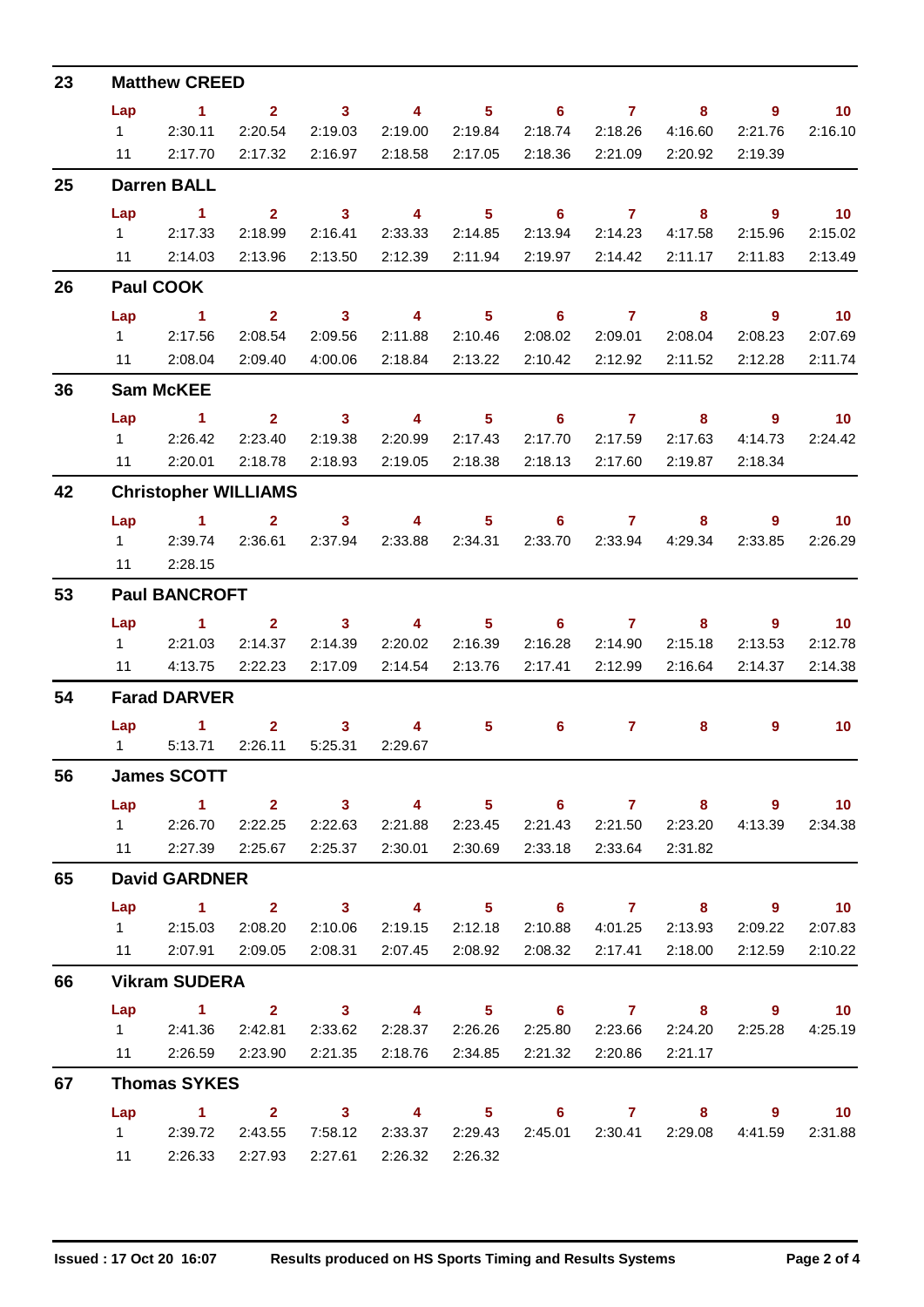| 76  | <b>Stuart PYWELL</b>                                          |                                                                    |                |                                                                 |                                         |                            |                            |                        |                                    |                                     |                                        |  |
|-----|---------------------------------------------------------------|--------------------------------------------------------------------|----------------|-----------------------------------------------------------------|-----------------------------------------|----------------------------|----------------------------|------------------------|------------------------------------|-------------------------------------|----------------------------------------|--|
|     | Lap                                                           | $\sim$ 1                                                           | 2 <sup>7</sup> | $\overline{\phantom{a}}$ 3                                      | $\overline{4}$                          |                            | $5 \t\t 6 \t\t 7$          |                        | 8                                  | 9                                   | 10                                     |  |
|     | $1 \quad \Box$                                                | 2:56.42                                                            | 2:33.75        | 2:29.18                                                         | 2:21.78                                 | 2:18.47                    | 2:19.51                    | 2:16.95                | 4:24.02                            | 2:31.43                             | 2:21.30                                |  |
|     | 11                                                            | 2:22.97                                                            | 2:21.03        | 2:19.47                                                         | 2:19.18                                 | 2:33.12                    | 2:19.44                    | 2:19.21                | 2:17.14                            |                                     |                                        |  |
| 88  | <b>John ATHERTON</b>                                          |                                                                    |                |                                                                 |                                         |                            |                            |                        |                                    |                                     |                                        |  |
|     | Lap                                                           | $\blacktriangleleft$                                               | 2 <sup>1</sup> | $\overline{\mathbf{3}}$                                         | $\overline{4}$                          | 5 <sub>1</sub>             | $\overline{\phantom{0}}$ 6 | $\overline{7}$         | 8                                  | $9^{\circ}$                         | $\overline{10}$                        |  |
|     |                                                               | 12:25.87                                                           | 2:22.13        | 2:18.68                                                         | 2:21.22                                 | 2:17.69                    | 2:17.44                    | 2:15.27                | 2:15.01                            | 2:15.65                             | 2:15.21                                |  |
|     |                                                               | 11 3:44.02                                                         | 2:19.37        | 2:15.70                                                         | 2:14.17                                 | 2:15.94                    | 2:16.23                    | 2:18.25                | 2:14.65                            | 2:16.17                             | 2:14.05                                |  |
| 89  | <b>James ALFORD</b>                                           |                                                                    |                |                                                                 |                                         |                            |                            |                        |                                    |                                     |                                        |  |
|     | Lap                                                           | $\sim$ 1.                                                          | 2 <sup>7</sup> | $\sim$ 3                                                        | $\overline{\mathbf{4}}$                 | $5 -$                      | $\overline{\phantom{a}}$ 6 | $\overline{7}$         | 8                                  | $\overline{\phantom{a}}$            | $\overline{\mathbf{10}}$               |  |
|     |                                                               | 12:34.87                                                           | 2:22.94        | 2:23.16                                                         | 2:23.15                                 | 2:22.00                    | 2:20.21                    | 2:20.20                | 2:18.74                            | 2:18.92                             | 2:21.27                                |  |
|     | 11                                                            | 4:09.38                                                            | 2:24.19        | 2:21.06                                                         | 2:18.40                                 | 2:19.39                    | 2:20.69                    | 2:19.91                | 2:24.51                            | 2:31.57                             |                                        |  |
| 90  |                                                               | <b>Bradley PHILPOT</b>                                             |                |                                                                 |                                         |                            |                            |                        |                                    |                                     |                                        |  |
|     | Lap                                                           | $\sim$ $\sim$ 1                                                    | $2^{\circ}$    | $\overline{\mathbf{3}}$                                         | $\overline{4}$                          | $\overline{\phantom{1}}$ 5 | $6^{\circ}$                | $\overline{7}$         | 8                                  | $\overline{9}$                      | 10                                     |  |
| 91  | 1 2:13.31 2:08.13<br>2:07.22<br><b>High GURNEY</b>            |                                                                    |                |                                                                 |                                         |                            |                            |                        |                                    |                                     |                                        |  |
|     |                                                               |                                                                    |                |                                                                 |                                         |                            |                            |                        |                                    |                                     |                                        |  |
|     | Lap                                                           | $1 \t 2 \t 3$<br>1 2:10.59                                         | 2:08.30        | 2:08.57                                                         | $\overline{\mathbf{4}}$<br>2:12.89      | 5 <sub>5</sub><br>2:09.97  | 2:10.82                    | $6\qquad 7$<br>2:09.94 | $\overline{\mathbf{8}}$<br>2:08.52 | $\overline{\phantom{a}}$<br>4:10.70 | $\overline{\phantom{0}}$ 10<br>2:14.74 |  |
|     | 11                                                            | 2:08.73                                                            | 2:07.88        | 2:11.15                                                         | 2:07.24                                 | 2:08.90                    | 2:08.82                    | 2:09.10                | 2:09.30                            | 2:10.84                             | 2:07.65                                |  |
| 123 | <b>Nick RAMSDEN</b>                                           |                                                                    |                |                                                                 |                                         |                            |                            |                        |                                    |                                     |                                        |  |
|     | Lap                                                           | $\sim$ 1.000 $\sim$ 1.000 $\sim$                                   | $\overline{2}$ | $\overline{\mathbf{3}}$                                         | $\overline{4}$                          | $\overline{\phantom{1}}$ 5 | $\overline{\phantom{a}}$ 6 | $\overline{7}$         | 8 <sup>1</sup>                     | $\overline{9}$                      | 10                                     |  |
|     | $1 \quad$                                                     | 2:42.54                                                            | 2:34.44        | 2:40.10                                                         | 2:38.05                                 | 2:36.06                    | 2:29.95                    | 2:47.80                | 2:30.73                            | 2:26.36                             | 4:19.67                                |  |
|     |                                                               | 11 2:32.38                                                         | 2:26.71        | 2:25.48                                                         | 2:24.09                                 | 2:25.74                    | 2:26.07                    | 2:26.25                | 2:29.44                            |                                     |                                        |  |
| 125 | <b>Matthew FOOTMAN</b>                                        |                                                                    |                |                                                                 |                                         |                            |                            |                        |                                    |                                     |                                        |  |
|     | Lap                                                           | $\sim$ 1 $\sim$ 2                                                  |                | $\overline{\mathbf{3}}$                                         | $\sim$ 4                                | $\overline{\phantom{a}}$ 5 | $6 \qquad \qquad 7$        |                        | 8                                  | 9                                   | $\overline{10}$                        |  |
|     | $1 \quad$                                                     | 2:50.90                                                            | 2:45.88        | 2:57.20                                                         | 2:49.32                                 | 2:46.78                    | 2:45.63                    | 4:48.92                | 2:47.58                            | 2:40.98                             | 2:40.76                                |  |
|     | 11                                                            | 2:40.17                                                            | 2:41.07        | 2:37.69                                                         | 2:39.70                                 | 2:38.15                    | 2:39.71                    |                        |                                    |                                     |                                        |  |
| 153 | <b>Ben GUNDRY</b>                                             |                                                                    |                |                                                                 |                                         |                            |                            |                        |                                    |                                     |                                        |  |
|     | Lap                                                           | 1 2 3 4 5 6 7 8 9 10                                               |                |                                                                 |                                         |                            |                            |                        |                                    |                                     |                                        |  |
|     |                                                               | 1 2:35.78 2:32.31                                                  |                |                                                                 | 2:27.95 2:26.70 2:26.23                 |                            |                            |                        | 2:24.92 2:23.56 2:23.96            | 4:28.86                             | 2:29.67                                |  |
|     |                                                               | 11 2:27.39 2:27.48                                                 |                | 2:27.84                                                         | 2:26.97 2:28.83                         |                            |                            | 2:26.53 2:25.30        | 2:23.57                            |                                     |                                        |  |
| 154 |                                                               | <b>Lloyd FOUNTAIN</b>                                              |                |                                                                 |                                         |                            |                            |                        |                                    |                                     |                                        |  |
|     |                                                               | Lap 1 2 3 4 5 6 7 8 9 10                                           |                |                                                                 |                                         |                            |                            |                        |                                    |                                     |                                        |  |
|     |                                                               | 1 2:42.93 2:46.66 16:31.82 6:02.84 2:37.34 5:01.20 2:29.83 2:32.70 |                |                                                                 |                                         |                            |                            |                        |                                    | 2:32.65                             | 2:31.97                                |  |
| 165 | <b>Warren ALLEN</b>                                           |                                                                    |                |                                                                 |                                         |                            |                            |                        |                                    |                                     |                                        |  |
|     | Lap                                                           | 1 2 3 4 5 6 7 8 9 10                                               |                |                                                                 |                                         |                            |                            |                        |                                    |                                     |                                        |  |
|     |                                                               | 1 2:16.00                                                          |                | 2:10.89  2:10.67  2:15.78  2:13.36  2:12.49  2:10.77<br>2:11.95 | 2:10.06                                 | 2:09.76                    |                            |                        | 3:59.36<br>2:08.64                 | 2:12.22<br>2:11.11                  | 2:09.09<br>2:08.28                     |  |
| 178 | 11 2:12.08<br>2:09.89<br>2:10.24 2:11.45<br><b>Pete SEELY</b> |                                                                    |                |                                                                 |                                         |                            |                            |                        |                                    |                                     |                                        |  |
|     | Lap                                                           | $\sim$ $-1$                                                        |                | 2 3 4 5 6 7 8 9 10                                              |                                         |                            |                            |                        |                                    |                                     |                                        |  |
|     |                                                               | 1 2:33.64                                                          | 2:23.90        |                                                                 | 2:22.21 2:22.66 2:21.42 2:20.75 2:20.69 |                            |                            |                        | 2:20.31                            |                                     | 4:09.55 2:25.89                        |  |
|     |                                                               | 11 2:20.01                                                         | 2:20.41        |                                                                 |                                         |                            |                            |                        |                                    |                                     |                                        |  |